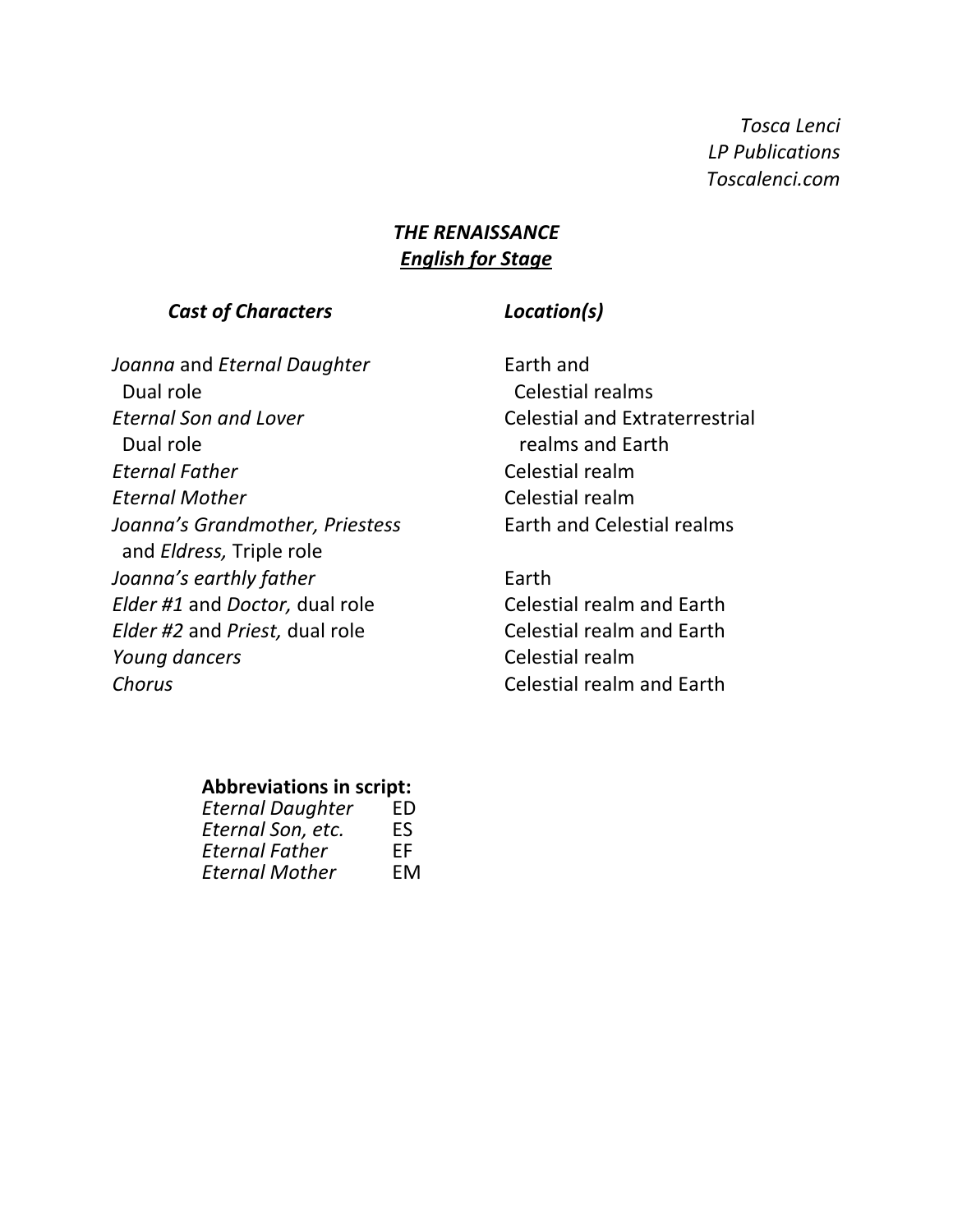## **ACT ONE**

# *Dark stage, starry night backdrop; music, Grateful Dead, "Ripple...*

EM *(Voiceover)* Oh the confusion!

EF *(Voiceover)* Not a new tempest in our Universe, Dear!

EM *(Voiceover)* Afraid so, Love--twixt nitrogen and hydrogen ages. And after only six hundred years! We must convene the Quadrinity. You summon the Daughter; I'll call the Son....

# *Stars fade into a clear blue sky. SET BACKDROP, combo of Mayan and Egyptian* pyramids. Lower right part of backdrop shows a stone 'overlook'. At lower left *is* a stone step upon which sit EF and EM.

# **SCENE ONE Dual Set**

# *STAGE-LEFT LIGHTED…*

EM to ES: Remember what it was like? To be a child in the world, able to accept all that Consciousness can contain, *knowing*—

ES: With every breath?—that there had to be more to human existence than *adult* consciousness normally betrayed!

EF *[dispensarily]* Yes, yes...every child is born pure. If only all with which each came into contact equally was so.

EM We tried to convey it before and failed. Yet now The Daughter is to try *again*?

ES Not for us to question, that which contains all but recognizes none. *(ED* has arrived and seated herself beside him). And for a particular nature Time's call again has come. *(He takes ED's hand)*. What say you? Does it worry you?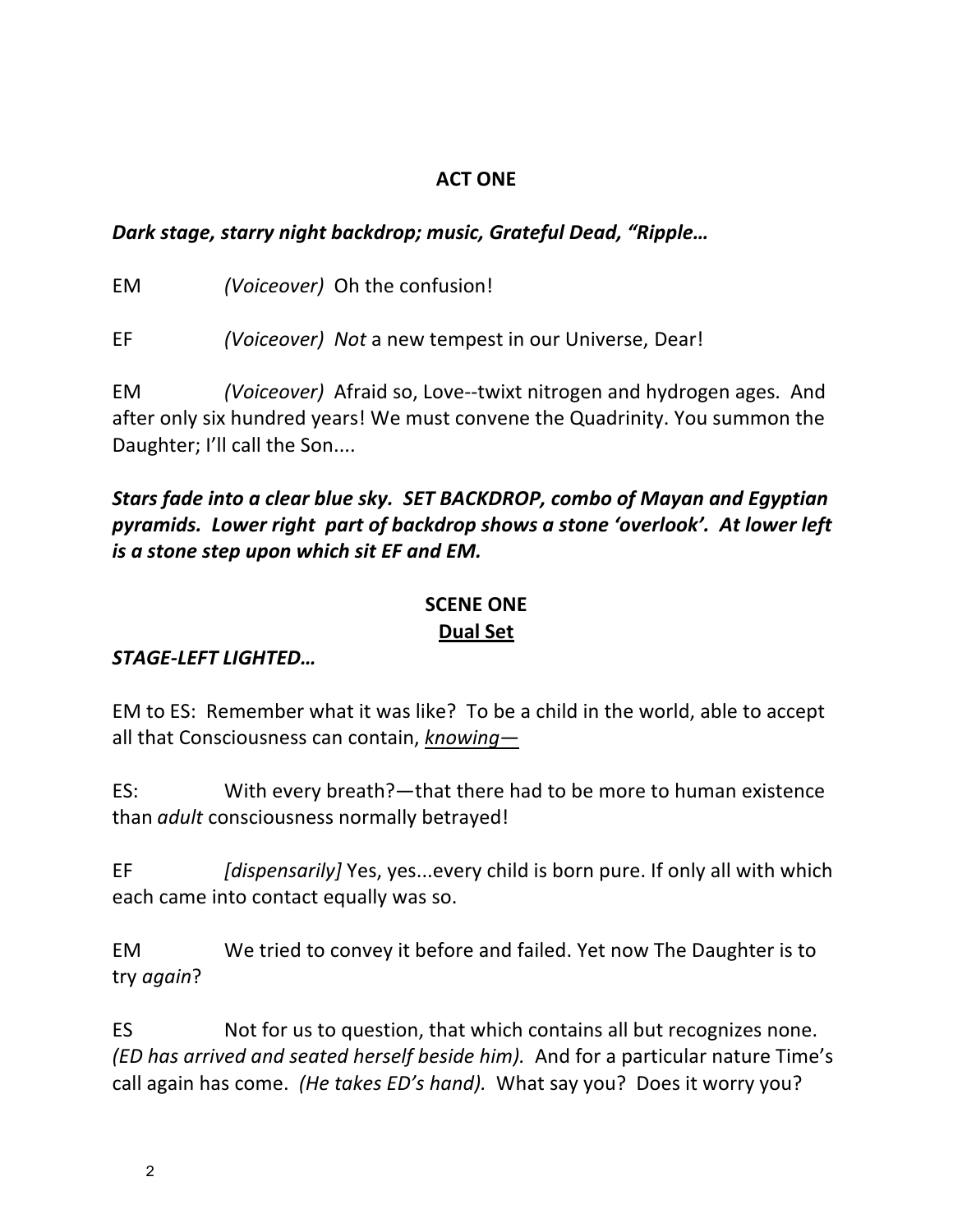ED To be human again, on Earth? Not this time! I took it too seriously before—no! *[to ES]*--don't laugh; I mean it! True, burning at a stake kept me from pressing further. But better to come back to my true abode, than serving more time *there.* Imagine...not able to run toward the sun when one felt drawn.

ES Would it have made a difference, do you think, if you had been in male form?

ED Indeed! They've respected *form*, Brother, always more than mind.

EM But now they're ready, surely! To see it's one's nature-*consciousness*, not form--that counts?

ED Ch to have it done once and for all.

EF Well, then...it's agreed? Seems time for Earth to understand: evolution ordains freedom from ignorant dictates of instinct. *[Rises, takes ED's hands and lifts her to stand before him]* I believe you are to be a different kind of heroine this time.

ES And they don't burn people at the stake anymore.

ED Or nail them to a pole? Ah, progress. How *is* it done, these days? Never mind; I'll find out soon enough.

EM *[wistfully]* Hopefully one day every child born on Earth will have its own room. *[rises, goes to ED and embraces her]* But you will not need to endure long, before you return directly back to us!

ED Istill have some time, before I prepare?

EF Yes; go now if you wish; *[calling after--]* but be at the Temple when called!

# LEFT STAGE GOES DARK as ED exits to music, Rolling Stones, "She's Like a *Rainbow."*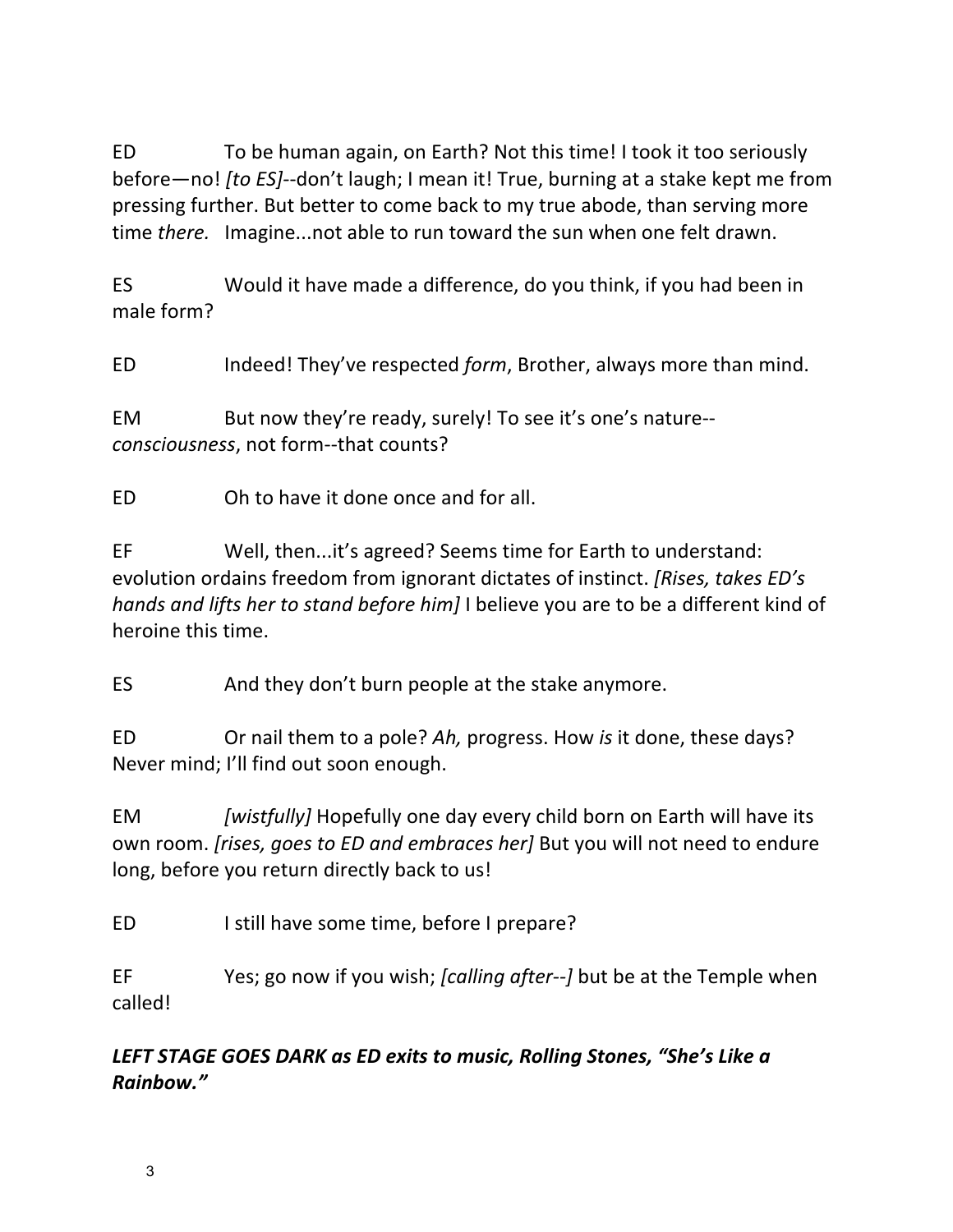### **SCENE TWO**

### *RIGHT STAGE LIGHTS. ED and Priestess stand before the stone wall.*

Priestess *[chidingly]* And you thought your missionary duties fully performed....

ED Seems experience can be a handicap as well as a boon.

Priestess Chance or choice,  $ey?$  the eternal riddle of consciousness we only can serve, never solve. So! You are to be in that world again--in the flesh, in total sense of the word--

ED An earthly child.... A human *woman*, again!

Priestess Then you're ready for the particulars. *[ED gives a dubious nod.*) All right. Spring of Earth's year 2001, a girl will be born to a servant couple--

ED And I am to be that girl.

Priestess Yes. Her mother will die in childbirth. The girl will grow up with her father and maternal grandmother. At age 18, she will establish firm telepathic communication with a young man from the Hydrogen Age-

ED **Not** another 'immaculate' conception!

Priestess So it will *appear...* 

Priestess (*Prompts after a wait--*) Are you listening?

ED Oh. Sorry.

Priestess I know you needn't be told--these journeys are uncertain; Psyche's geography swamped; memories, scattered debris...(sweeps hand across view)... only a wispy dream of this reality. But some sense of one's true abode, and yearnings for it—the core belief in the imprisoned state--is precisely what moves them.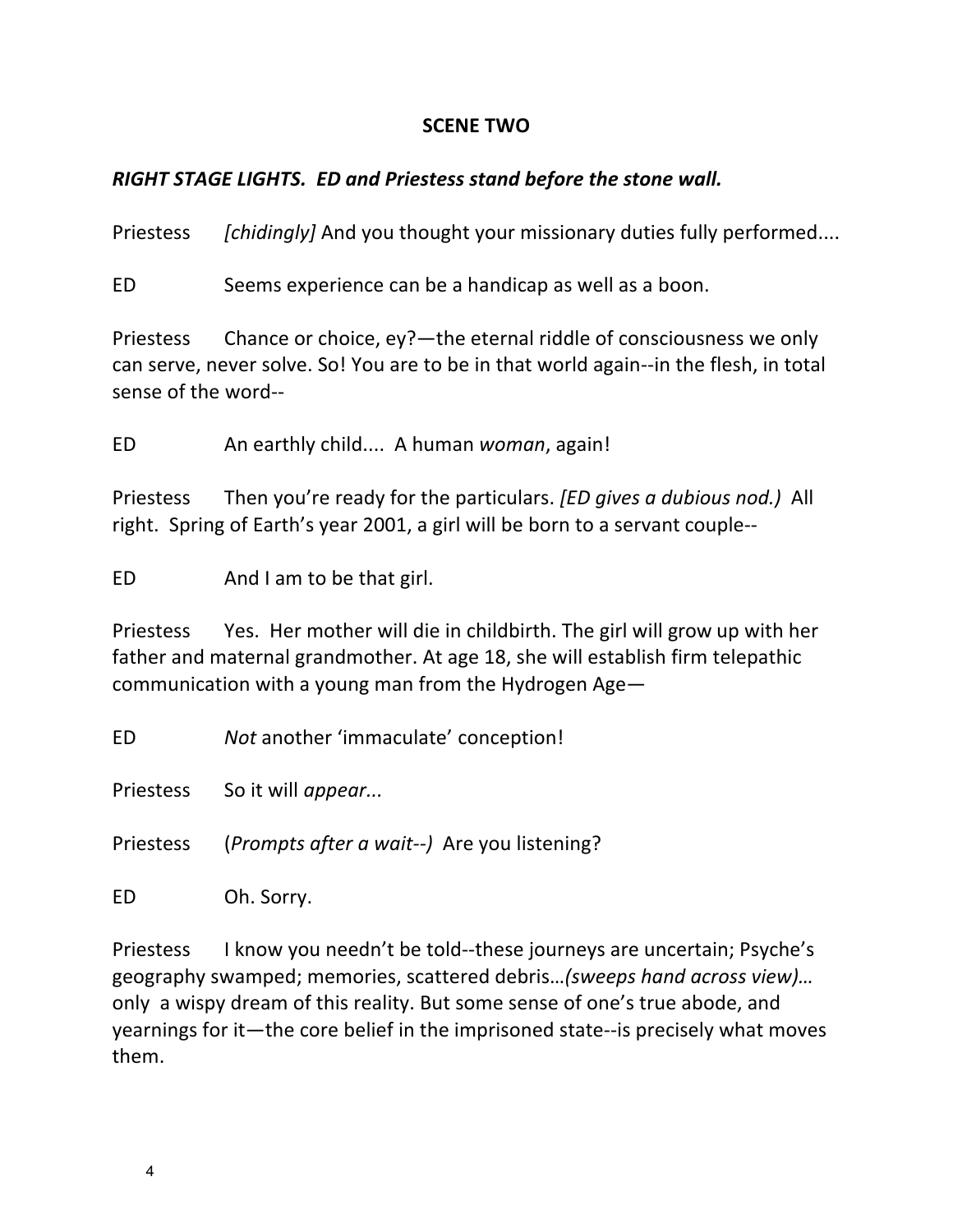### ED The "faith that moves mountains!"

Priestess You will need it. Now come; sit. If you are going to prove that peace, love and freedom will travail until 'Mary' and her son are restored to their humanity, we have much to review: the histories of psychology...*[light begins to fade off stage-right-rear]...the histories of science...[her voice trails off]...in short,* the history of Humankind and all of its philosophies....

# *Enter a flock of white-skirted little girls in ballet shoes. Ribbons flowing they dance and sing:*

I virgin smoke I virgin dance I virgin sing I virgin romance I virgin every man entrance: I virgin *live—* Exodus!

# *Music, Sybelius symphony as girls are joined by schoolboys; altogether they chant 12 fundamenal laws:*

We do not worship idols false; We do not use the word, 'god,' vainly; We do hallow each seventh day; We honor each other in every way; We do not lie; We do not cheat: We do not steal. We do not deliberate another's mate; We do not deliberate another's fate. We love the one near us as dearly as our self; And hold love of Life above all else....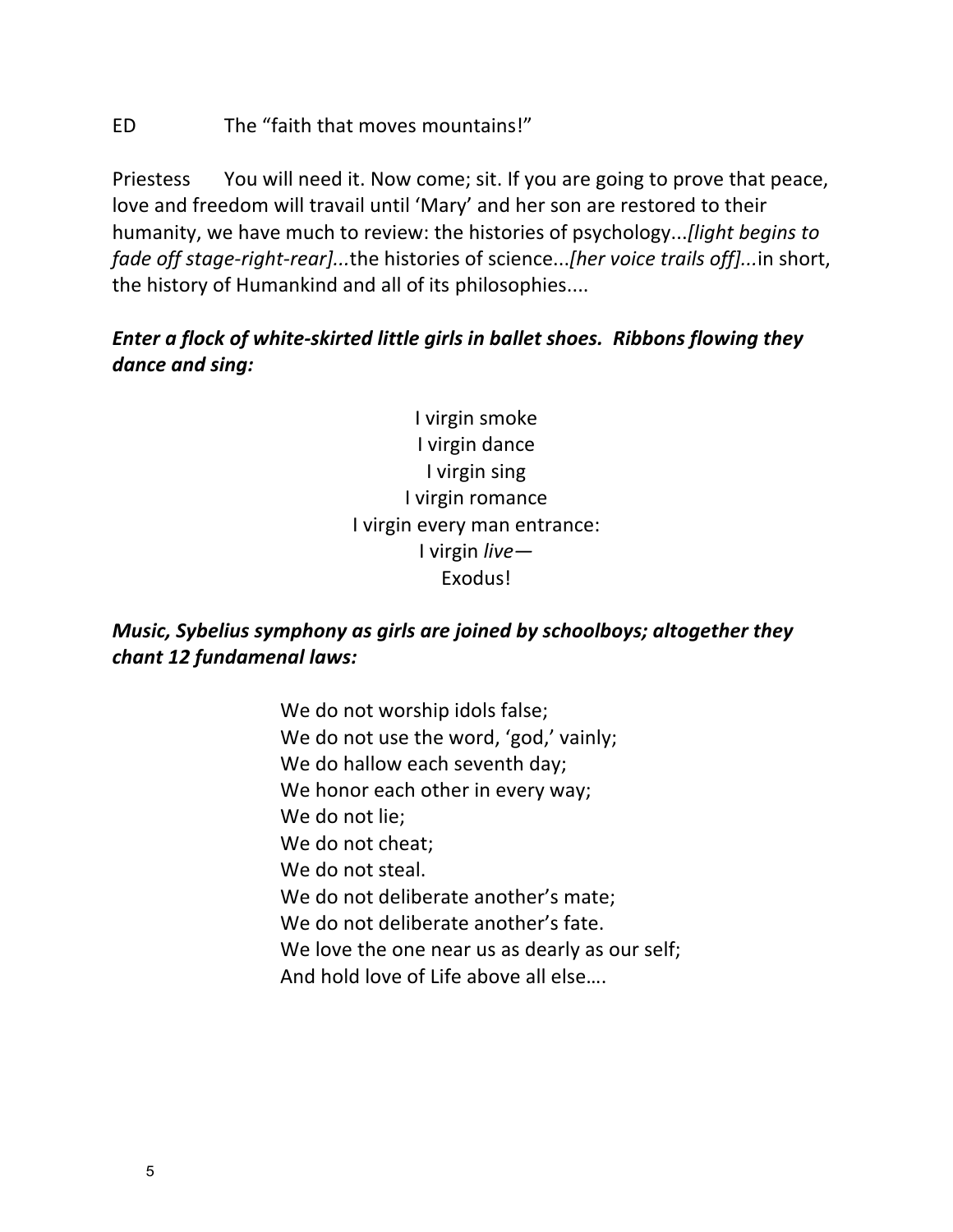#### **ACT TWO, SCENE ONE**

*Earth year 2018…*

LEFT STAGE, part of a library opens to a patio beside a garden. Backdrop *contains a tree at far-right edge of garden with a bench nearby.* 

**Father and Grandmother sit at patio table over remains of a Sunday** *breakfast.* Grandmother works a piece of needlepoint. Joanna, seated near the *garden, holds a pen and open book….*

Joanna Listen....*[stands and reads aloud]...*"I may be of the labor class and promise not to be discouraged in my studies; but the truth is, I don't like it! *[rises and* walks as she reads] "This is my life: I arise early, often as early as five o'clock. The house is quiet, then. An hour at dawn, an hour at noon—"

| Father | [rudely; not glancing up from the newspaper he is reading]<br>Macchiavelli was right. |
|--------|---------------------------------------------------------------------------------------|
| Joanna | What?                                                                                 |
| Father | I said, Macchiavelli was right.                                                       |
| Joanna | About what?                                                                           |
| Father | That life is fifty percent fate and fifty percent free will.                          |

Grandmother Well...*[looking up from handwork]*...it may have been all right for Macchiavelli to say; I'm not sure it is, for you. One cancels the other out, anyway-doesn't it?

Father *[tosses newspaper aside]* I thought, *one* morning to read in peace; but, no. Instead I'm served *her* bookish prattle and *your* usual cynicism.

Grandmother Huh! Listen to him. The owners out of town, and he forgets he is a servant--nothing better to do than take ease in the morning sun.

*[Father abruptly pushes from table and exits through the library. Grandmother lays down her work, rises and goes to Joanna....]*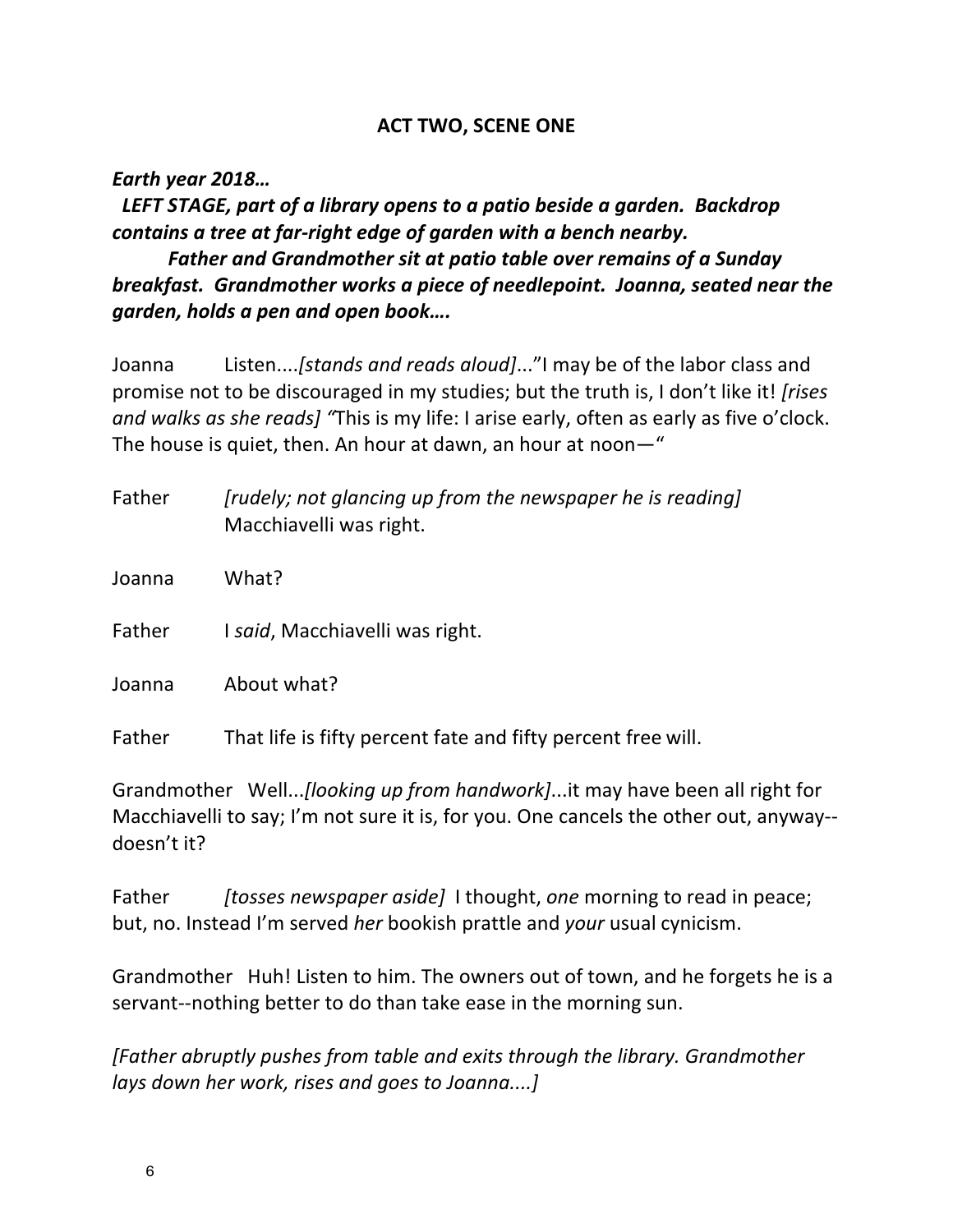Grandmother Why must he always cut you off? And you always let him have his say!

Joanna Less, of late.

Grandmother Still you brood about it.

Joanna Oh let's not talk about that now; our free time in the sun is so short.

[Grandmother kisses Joanna; returns to her chair and needlework]

Joanna *(troublingly changing the subject]* I had another strange dream last night….

Grandmother *[hands working steadily]* Tell me it.

Joanna I'm not sure you would want to hear.

Grandmother Please! It gives me something to listen to, other than my own thoughts....

Joanna I was wearing a strange costume...metallic, I think. Yes!—silver; and I was standing at the rear of a large, crowded hall. An organ—oh! I *think* it was an organ—began to play. Its' announcing sound seemed to call to me, demanding me to approach. And, as I began walking toward it, a path opened for me through the crowd until I reached a semi-circle of persons right in front of the raised stage. They were standing man, woman, man, woman--in that order--with one space open that seemingly was meant expressly for me....

The man to my right, tall and of handsome saintly profile. was clothed in deep burgundy suede, I thought him the epitome of an archangel! He did not look at me as I became locked into the circle. All eyes were meeting upon the shining face of a singing young boy. The music grew compellingly, until it reached unbearable intensity and then, it was as if the ceiling parted and a chorus of *souls* joined in chorus-

*[Joanna lost momentarily in reverie—]*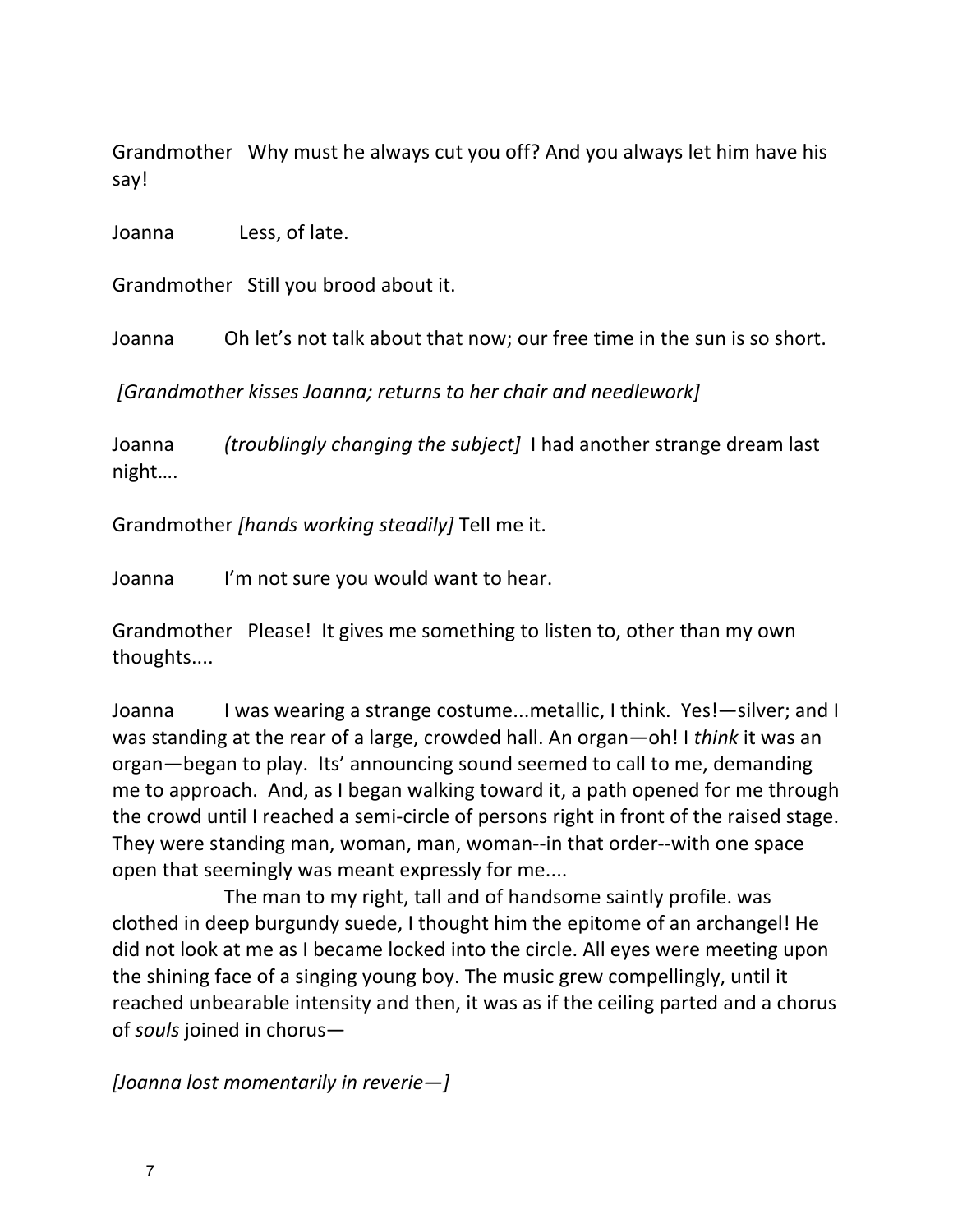Grandmother Go on...

Joanna I can't explain it....something—an undulation?—came from my right and crawled across my pelvis...oh...those are the only words to describe the sensation! I turned to my right, to see if he who looked like my 'guardian angel' also felt it. His arms were crossed at his chest, and he kept his face directly forward--as indeed did all the others in the circle....

So strange, it was! And, although I never looked down, I *knew:* in the front of my costume there was a diamond-shaped cut-out that framed—

Grandmother All right! That *is* enough! Sometimes you go too far even for me!

Joanna *[tosses herself back onto the low wall]* "What an incredible thing Life is! If all imaginable is possible, might all that is dreamt be too? *[turns to Grandmother]* If I were an alien intelligence—if I knew it would frighten someone to make myself known all at once—what *better* way, to gain entry into Consciousness, than through dreams? Wakefulness is a prisoner of body but dreams are not...." *[pauses nervously; shuts journal...]* Lately it's as if something, or someone, is talking through my mind--

*[Father returns, retrieves newspaper and reseats himself, as Joanna retrieves and resumes reading aloud from her journal....]* 

Joanna <sup>"</sup>Ah, how life pretends to revolve around choice! One either can believe in free will, or that all acts are predestined by causes over which we have no control. In either case, however, does one have a choice as to *disposition*?"

# *[Father rustles the newspaper; Joanna ignores him…]*

"One philosopher said, the reason we must think in terms of a 'beginning' to existence is due to the paltriness of our imagination. [She leafs a *page]* And here... In disposing of the argument of 'first cause', we have philosopher Mill's account of when he asked *his* father, 'Who made me?' And his father replied that the question could not be answered, because it immediately suggested the question, 'Who made God?' [chuckles]."

I wonder why Mills didn't ask his father, 'What happened to God's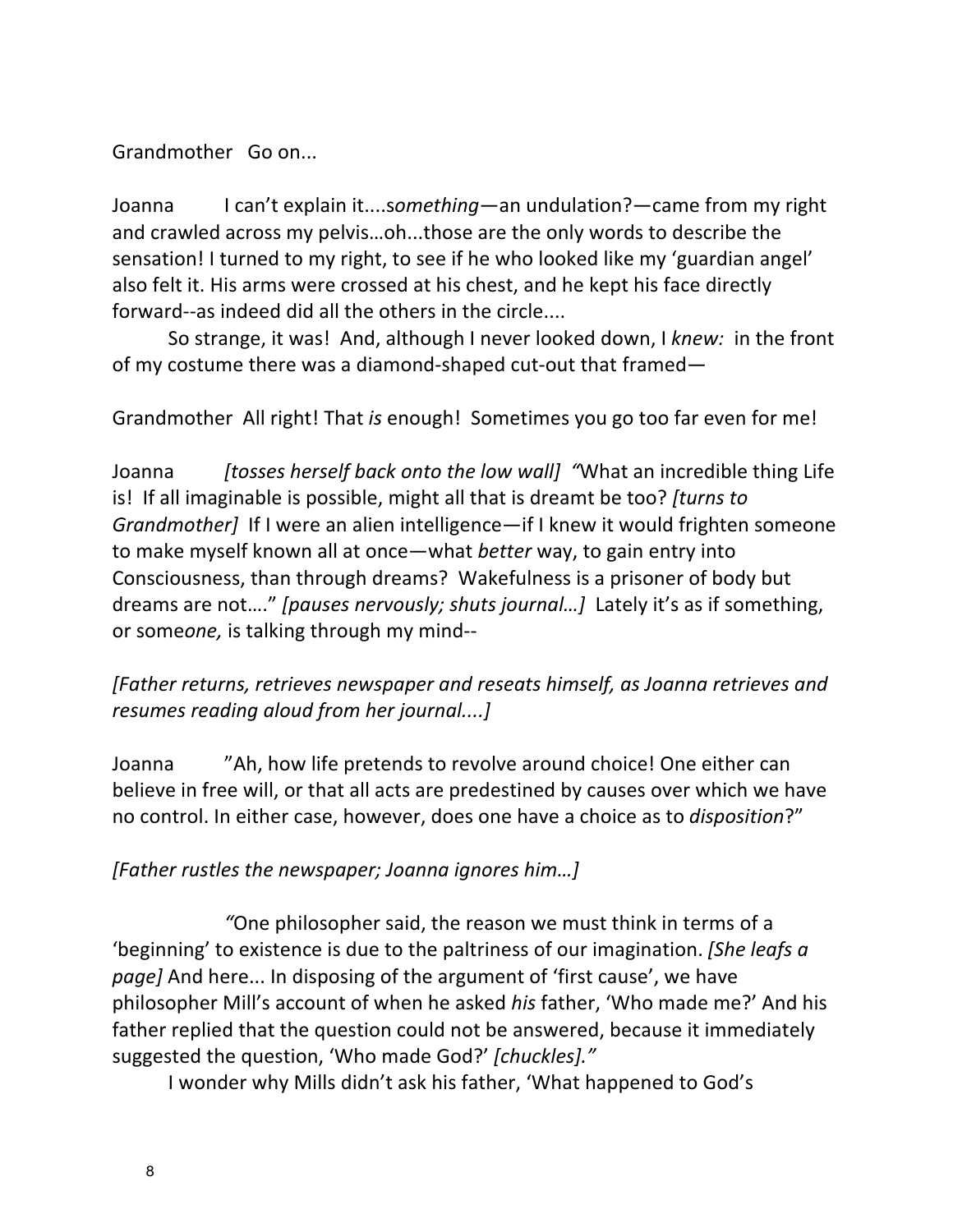mother?'--

Father *[agitatedly arises, pushes chair hard under table--]* It's not healthy for a woman to be so concerned with such matters.

Joanna *Not healthy?* Ahhh...woman has no interest, then, in freedom? And...yet...

Father And yet what?

Joanna Nothing... I only wish I could make you understand... Man and woman are like raindrops on the windowpane, separate but of the same substance.

Father *[to Grandmother]* Just where is all of this leading? She says such crazy things!

Joanna Oh. And you. Everything you say has value. I, instead, must take to my books late at night, as if committing a crime. *[turns her back]* 

Father *[rises, goes to her and smooths her hair...]* You've been studying shadows again. *[She turns to him with a small forced smile]* There. That's better.

Joanna *[resignedly]* I stayed up late; forgive me. *[embraces him, moves toward garden, hesitates and turns]* But I am free to believe what I believe!

**[Father** watches as she exits though garden; reseats himself, shaking his head.]

Grandmother *[pushes needle into fabric]* When my body was young I never looked at my hands. I didn't see them as they happily worked. Now they intrude on my vision....

*[Father, still agitated, frustrated by thought, walks toward garden; searches* pockets; draws out a small cigar and lights it; Grandmother continues working her *fabric...]*

Father Don't think I don't know the fire burning in her. When I was a boy, I,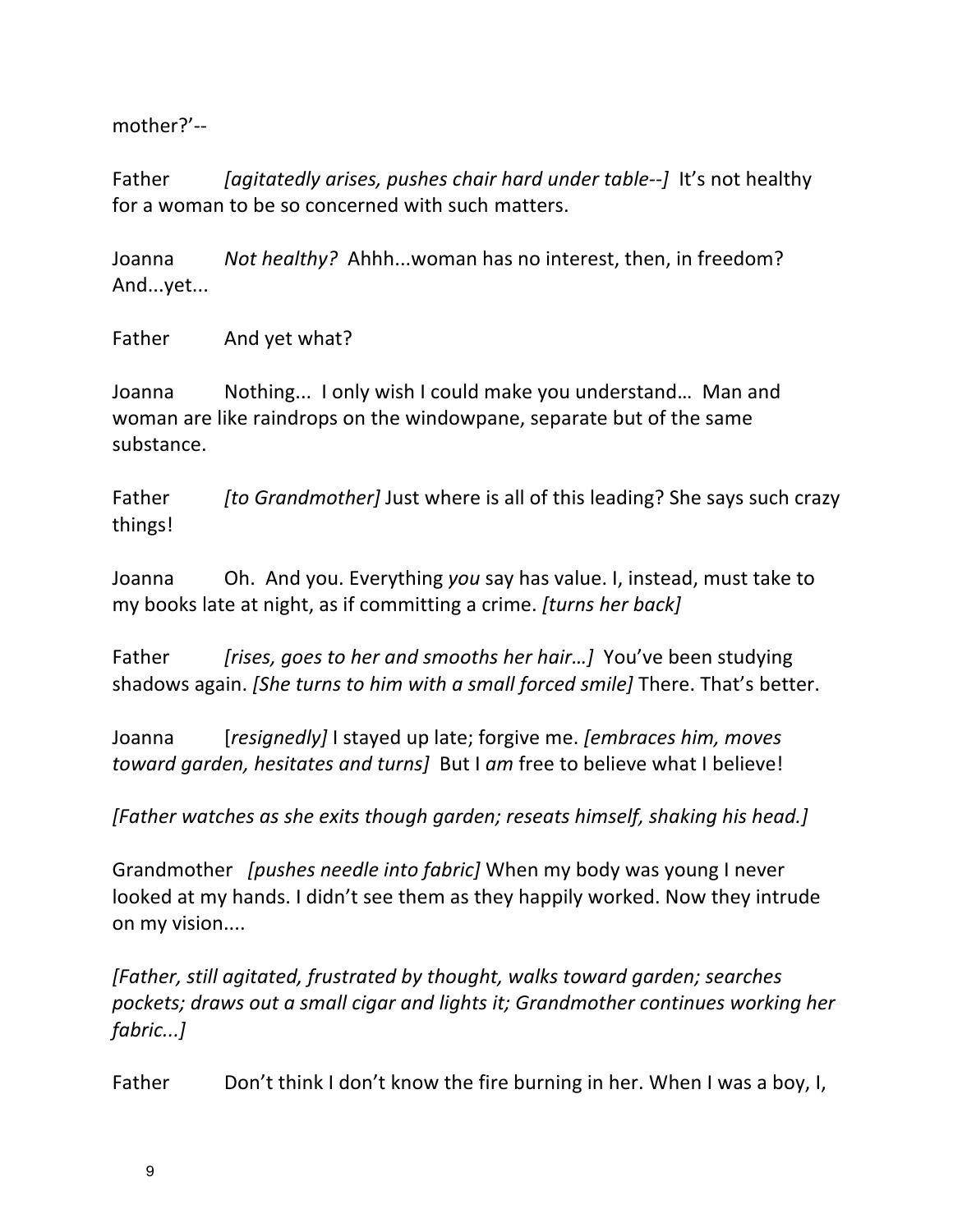too, aspired to higher things. I would go home in the evening and sit in the garden, to capture desire in the little light left to the dying day. But there comes a time when one must give it up-

Grandmother Remember...*[puts needlework aside]...*] also have been a slave all of my life. I've known pleasure serving others...lately, however....

Father What is it you wish to say?

Grandmother I made a commitment to raise Joanna, but I no longer equally can serve you both. I am torn when her nature conflicts with yours. This morning, for instance, when you interrupted her-

Father When did I interrupt her?

Grandmother When she read aloud.

Father Oh. That.

Grandmother Truly I am loath to say another word. You either will not or cannot understand that she is a special creature.

Father "Special creature"...special creature? Do you know what she said to the reverend father after last Sunday's service? He was talking about the great poverty here and in other countries—you know, about our moral duty to help the poor. It was *she* who interrupted, then! 'Just think,' she said to him, 'Just think how many fewer poor there *would* be, if the powerful men of the cloth really were to act as Jesus incarnate--sell every treasure churches now hold—and turn the proceeds over!'

Grandmother An honest question--especially for one who has read *Mark* 20, 21!

Father Don't quote me chapter and verse. "Honest question," indeed. And with my friends standing about! More and more, they are wondering really what kind of a 'creature' I've been attempting to rear. *[tosses cigar butt and exits]* 

*[Grandmother lays down her work, chuckling; then her expression takes on*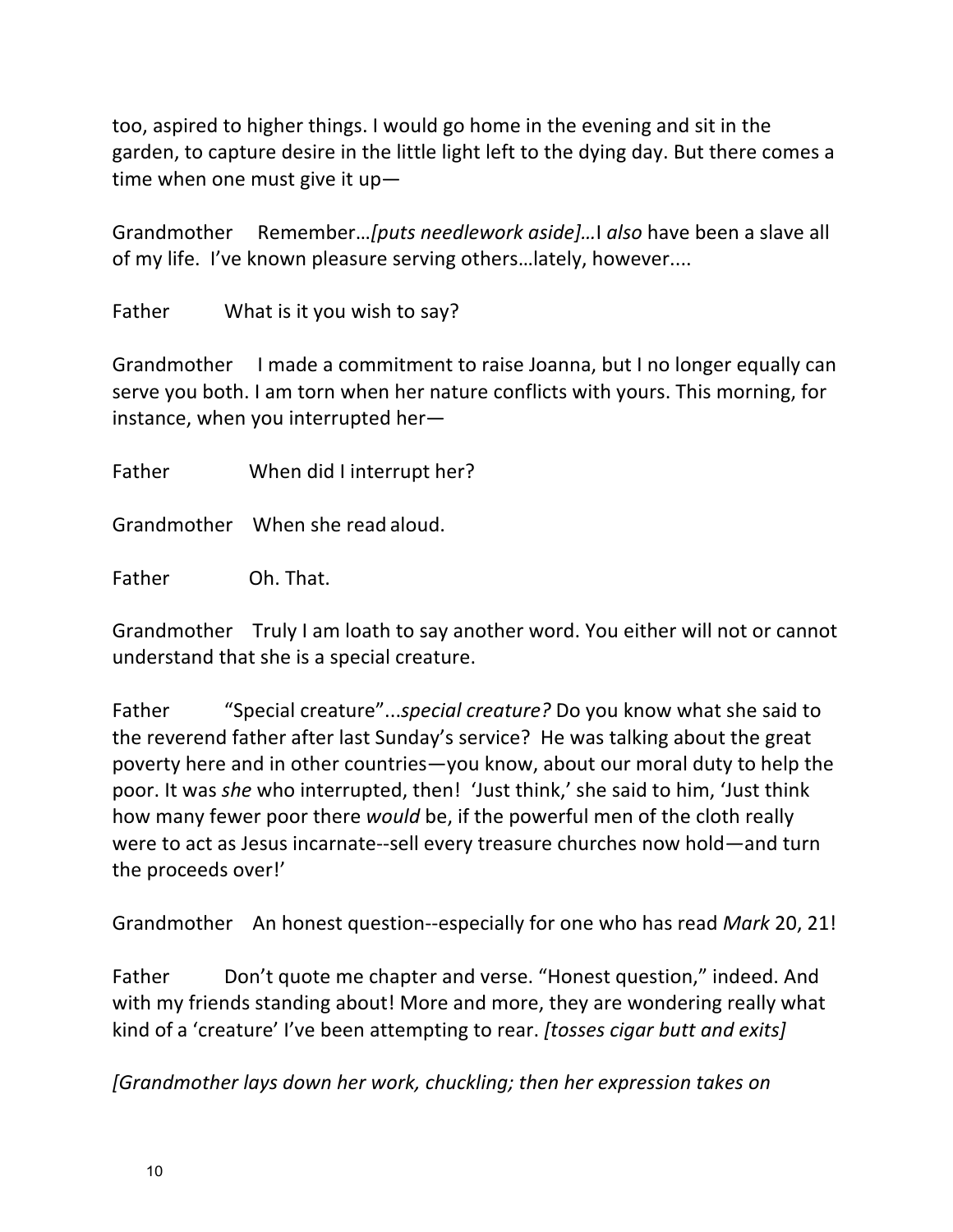sadness, until Joanna returns carrying a bouquet.]

Joanna Father gone again, is he? *[at table, arranging flowers in a vase brought from the library...]* You know, I dreamed recently of him, too. He and I were standing at a bar, as in a court of law-

Grandmother *[looking past Joanna, interrupts]* There's been something strange with the weather this year....

Joanna *[ignoring grandmother's avoidance]* 'What we each are here for,' I said to him, 'is to serve one another; and I have decided to let myself be guided by *Nature's* First Cause.' And he said to me, 'You are a *libertine!'* I could not respond. I felt such great hostility—*no, contempt*-- from him. He hated all for which I stood; yet we might have been born to be lovers, and changed the world--

Grandmother Someday, I think I'll grow gardenias. I've never been afraid of running out of things to do, only time...

## *Stage left goes dark…*.

# **ACT TWO, SCENE TWO**

### *RIGHT STAGE lights…*

*Evening; Grandmother and Joanna, returning from market, pause in the garden....*

Grandmother *[Sets down shopping bag with a sigh*) Oh, Joanna, let's rest before we take these goods into the house.

*[Joanna follows suit; they seat themselves on the bench…]*

Joanna Grandmother? *[pauses pensively...]* Does anyone know why the world exists?

Grandmother No. Nor is there a way by which we can determine why, although many live as if that is a possibility.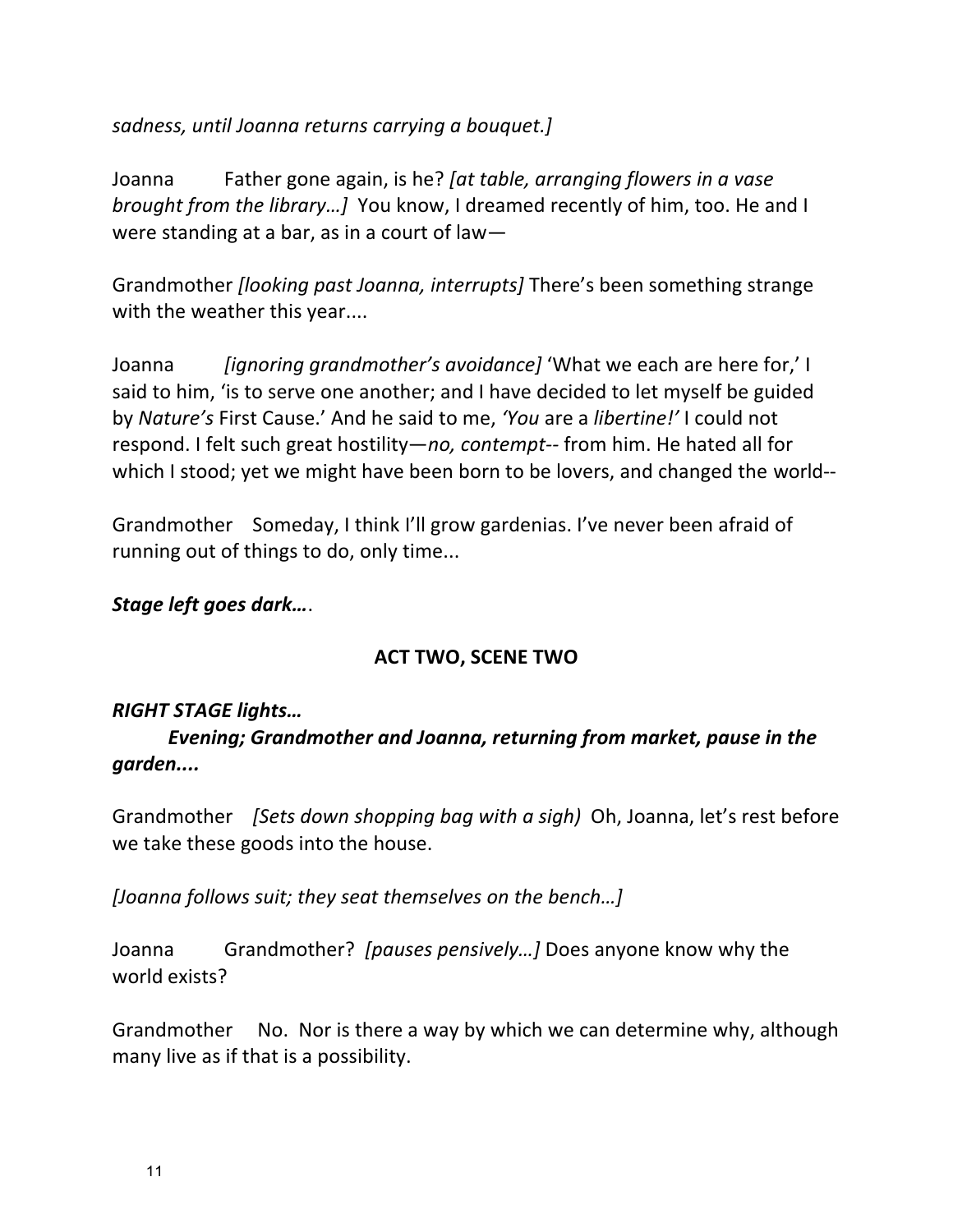Joanna Commandon and the Soul tries, it must continue to not know?

Grandmother So I believe, Joanna.

Joanna *(swiftly stands; points as a bright 'star' suddenly appears)* OH! Look!-there! That star-

Grandmother Yes, I see it-so bright!

Joanna It twinkles red, too.... Grandmother?.... is it *moving*?

Grandmother I can't tell. It's so low in the sky, and the wind's blowing the trees on the horizon...but I think so.... Oh! But now! My god, it seems to be coming *toward* us! See how it rises a bit and flares. Joanna, tell me I'm not imagining things!

Joanna No, grandmother--I see what you are seeing....*[wistfully]…-so* beautiful.... Grandmother?

Grandmother Yes?

Joanna What gives us thought?

Grandmother *[ignores question]* See how it moved away, then toward us again?

Joanna *[holds up a hand;* whispers] Yes! And why is it?--I feel as if it is an old friend? *[turns toward grandmother...]* I'm afraid when I have such thoughts!

Grandmother *[takes Joanna's hand]* Don't be afraid, Joanna. Of what is there to be frightened on a night such as this? *[moves eyes elsewhere in sky]* Look at the golden triangle! Just think, Joanna. You could take a piece of cardboard, and without much trouble make it a size that, when you held it at arm's length, it would fill the golden triangle--

Joanna But Grandmother! Look! Our star is shooting upward— *[Grandmother looks, but the bright light has disappeared. Joanna sighs*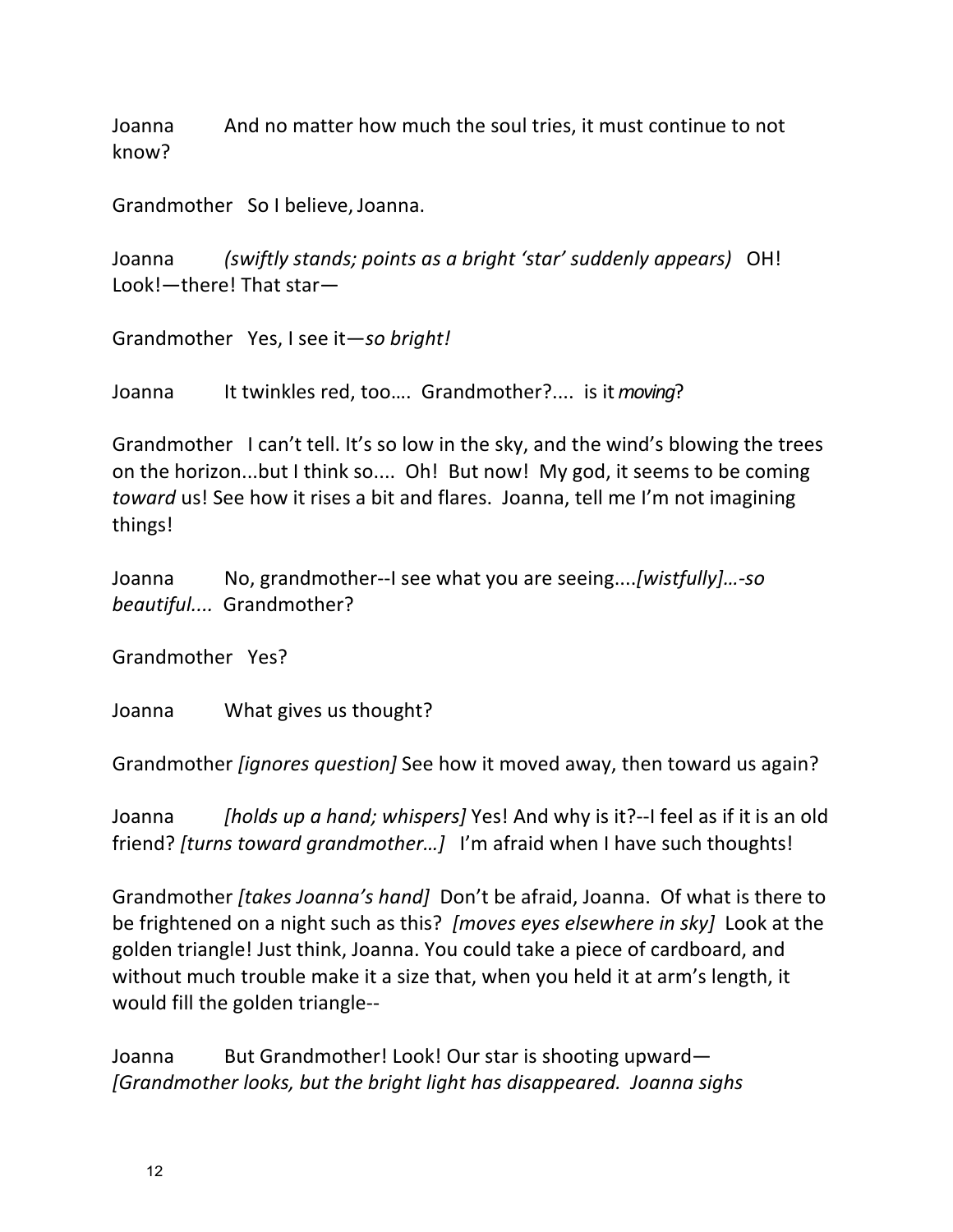*decisively...]* Grandmother?... Do you know the thought I had, which came out of the air? My heart said, "I saw you!" I feel I don't know something that I should!

Grandmother Perhaps...perhaps it is because you can't remember why.

Joanna *[embraces grandmother]* Thank you, my dear Nanna. Shall I tell you the *last* thought I had?-- *that* was as near as he dare come....

# *They take their goods and proceed to library; Grandmother exits; ED lingers; a black cat wanders in…*

Joanna *[qathers cat into her arms...]* Well, sir! And how are you this evening? *[hums and waltzes 'round a bit, complacent cat over her shoulder; then halts--)*

What's that? *[laughing children are heard...]* Oh-of course!--All Hallow Eve; and tomorrow, All Saints Day. And the next, All Souls. *[Seats herself with cat in lap, in armchair near the open patio, and recites somberly...]* 

Acherner, Doradus and Miaplacidus, who "in your secret influence, comment." *Divya Dristi*, eye at the back! Come save this witch and her loyal cat....

*[Children's voices, along with grandmother's, are heard; then door closes and the child voices recede....]* 

Joanna *[of a sudden sits bolt upright, tilts head to a side; breath comes faster; whispers]*  What?—

Lover [voice-over] Playing with words again?

Joanna: *[speaks to the air*] I do that when I'm bored.

Lover voice Here's something to ponder. Do you think the Universe, and all its stars and planets, were born from one big explosion?

Joanna Why don't you tell *me*?

Lover voice All right. The answer is *no*.

Joanna So how *did* it all begin?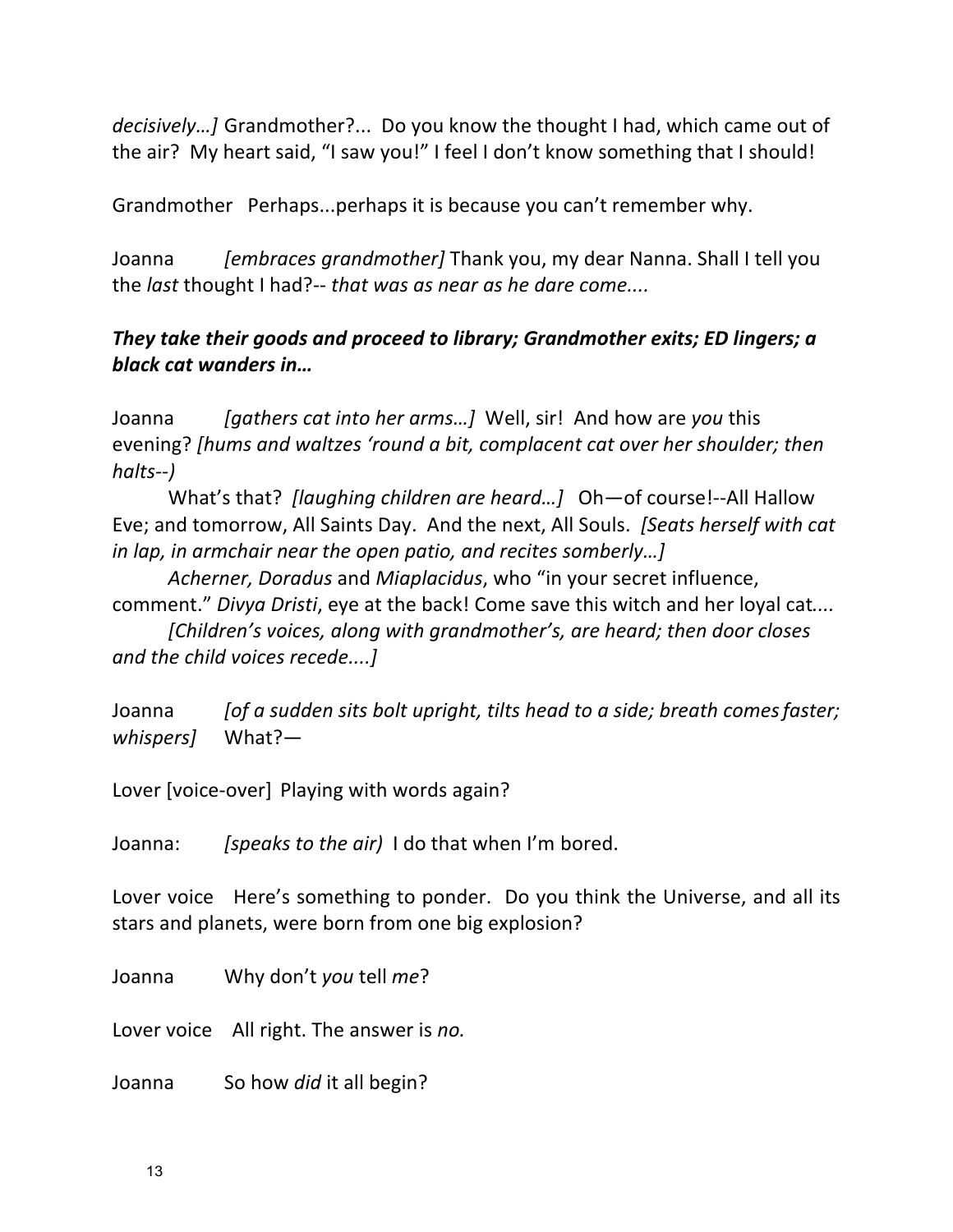Lover voice No one knows.

Joanna Not even *you*?

ES voice *[laughs]* Least of all. *I* know only two things: the Universe is a closed system--nothing can occur independently within it, as quantum physics doth show. But the music of the spheres is beautiful, and that which we can make between them is heavenly. Why have you been so reluctant to call on me?

Joanna Ever occur to you, I might be just a little bit frightened?

Lover voice I know. I feel I'm to blame for that dream trip.

Joanna As well you should! *[rises to stand before patio]* Do you have any idea what it's been like?--never to have believed in the occult; and *that* against the thought of winding up in a white room with bars on the window.

Lover voice I truly am sorry. But remember, 'two swallows can make a summer.'

Joanna That's 'two swallows do *not* a summer make!' *[crosses the patio, looks skyward* And I don't believe in miracles, either.

Lover voice What's happening between us is no miracle. We're connected by virtue of the force that keeps people searching for reason. You might say the Universe, itself, has ordained it! [A full moon throws dark shadows in the garden *as Joanna enters its space.* A light approaches through the tree....]

Courage, my friend! Haven't you wished for a true new millennium? *[Joanna approaches the tree as the light descends. Then an at-first indistinct figure materializes in darkness…]*

Lover: *[...emerging from darkness...]* Didn't you envision a commonly shared existence?. And you needn't look at me that way. We've been in each other's thoughts since the beginning of measured Time—in every form and figure-- *[they reach each other; their hands touch]* --permanent facets of the soulgrid of the Universe. *[He puts his arms around her; she presses her face against his shoulder; he tilts up her face--]*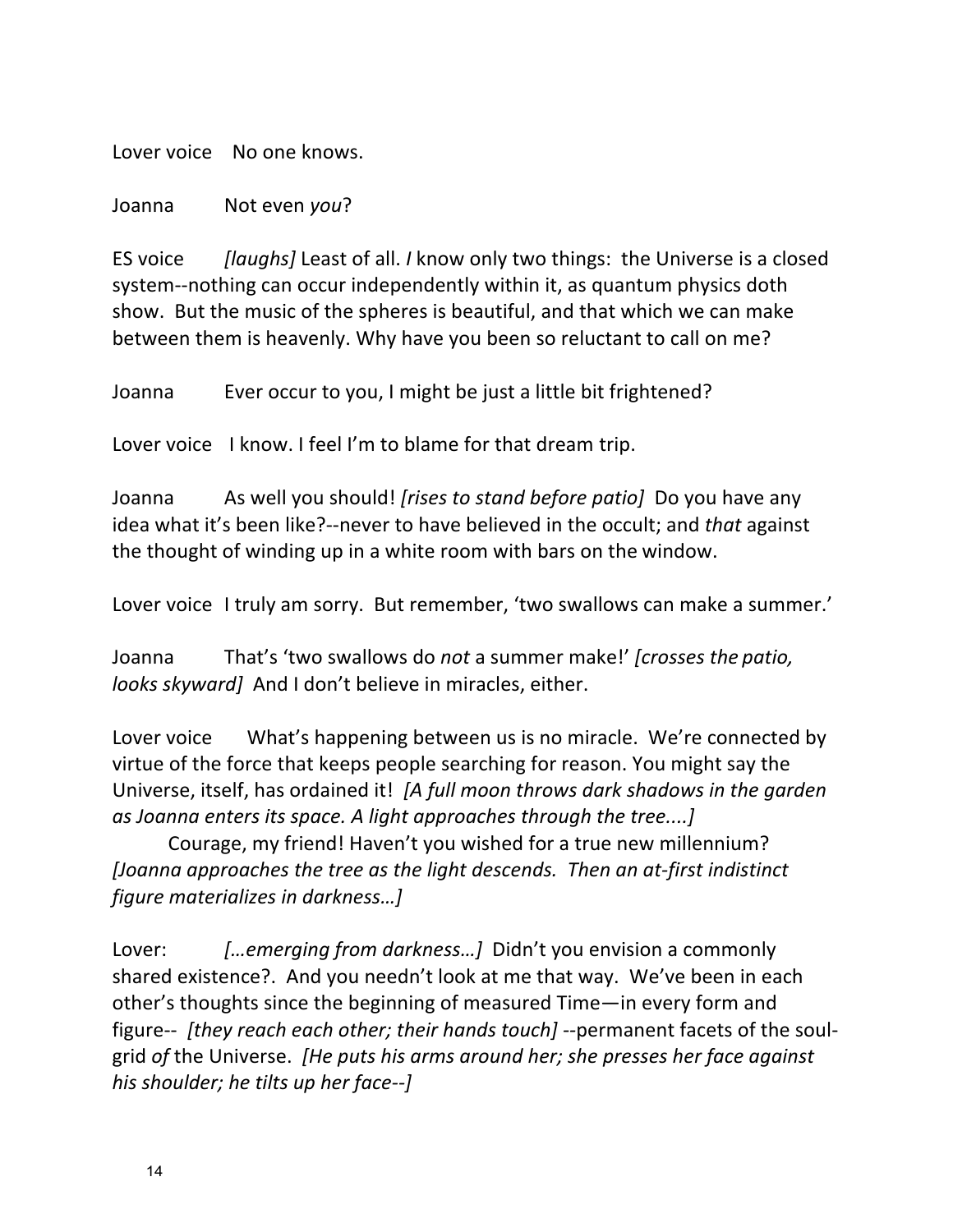So...what bothers you?

Joanna *[pulls away]* I *hate* Life--thousands of years of history here, and no improvement in the human condition?

*[Abrupt instant of lighting out; Lover has disappeared....]* 

Lover voice BULLSHIT! [rings out...]

Joanna Wait! Come back!

*[Re-abrupt instant of lighting out; Lover has reappeared...]* 

Lover *[Reappears at her side]* Sorry. Hopeless feelings do that to me. True, a lot of misery would be cured if all people were of the same mind, which is going to take a few more hundreds of years. Can't let it drive you crazy.

Joanna You're incredible, you know that? And since when does a God say 'bullshit?'

Lover A universally accepted word that's been around as long as bulls. And I'm no God.

Joanna Where are you from, then?

Lover My home, of course.

Joanna Don't tease. Where is that?

Lover *[points]* In front of what's known here as the North Star.

Joanna Does it have a name?

Lover Tierra *Mas* Firma.

Joanna *[disbelievingly]* No-o-o.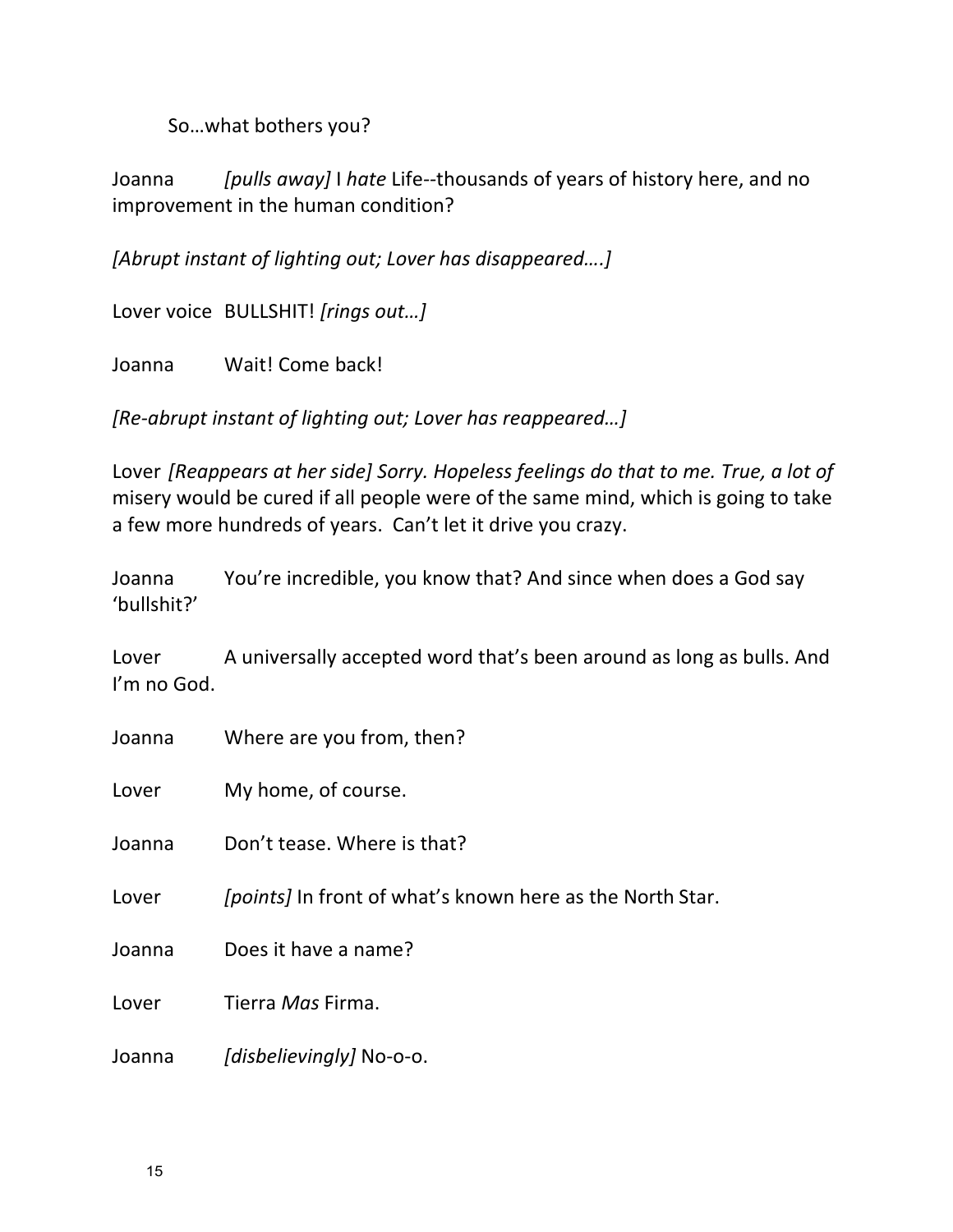Lover C.K. I'm joking. Just let me say that consciousness has but one language regardless of where in the Universe it lives, and upon which all variegated tongues are based. [Hand on her head] Still scared?

Joanna A little.

Lover Believe it or not, this isn't an ordinary event for me, either. Here...let's sit a while. Besides being rare, materializations are fleeting; I won't be here long. *[sits, back against tree's trunk; causes her to lie with her head in his lap]*

Joanna Others from your home have materialized on *this* earth before?

Lover A couple, over millennia--no record, however, left of the event. A receiver can be too overwhelmed by the experience, to hold on to belief—

Joanna Like I was feeling--

Lover Uh-huh--written off as hallucination if not enough passes between the participants. Or, in the extreme, interpreted *as* a miracle. *[Looks around for the first time]* Say...this is a beautiful spot.

Joanna My favorite...where you first made contact! I was lying here, looking up at the sky, and a particular one caught my gaze and held it tight--

Lover That first night I went to the scanning lab alone. *[runs a forefinger along her cheekbone]* You prompted me to do it!

Joanna It does seem miraculous, the distance across which this has happened.

Lover *[Stopping his hand]* Feels like it, I know; but what happens at a distance isn't any different from what happens up close. An insect right here in this garden is physically living its own reality within ours; but its movement doesn't cause even a ripple in our awareness...unless, of course, it's a mosquito landing on your nose *[tips hers]* Yet all's happening within the whole. On the insect's level, it issues and hears sounds, attracts and repels others, creates--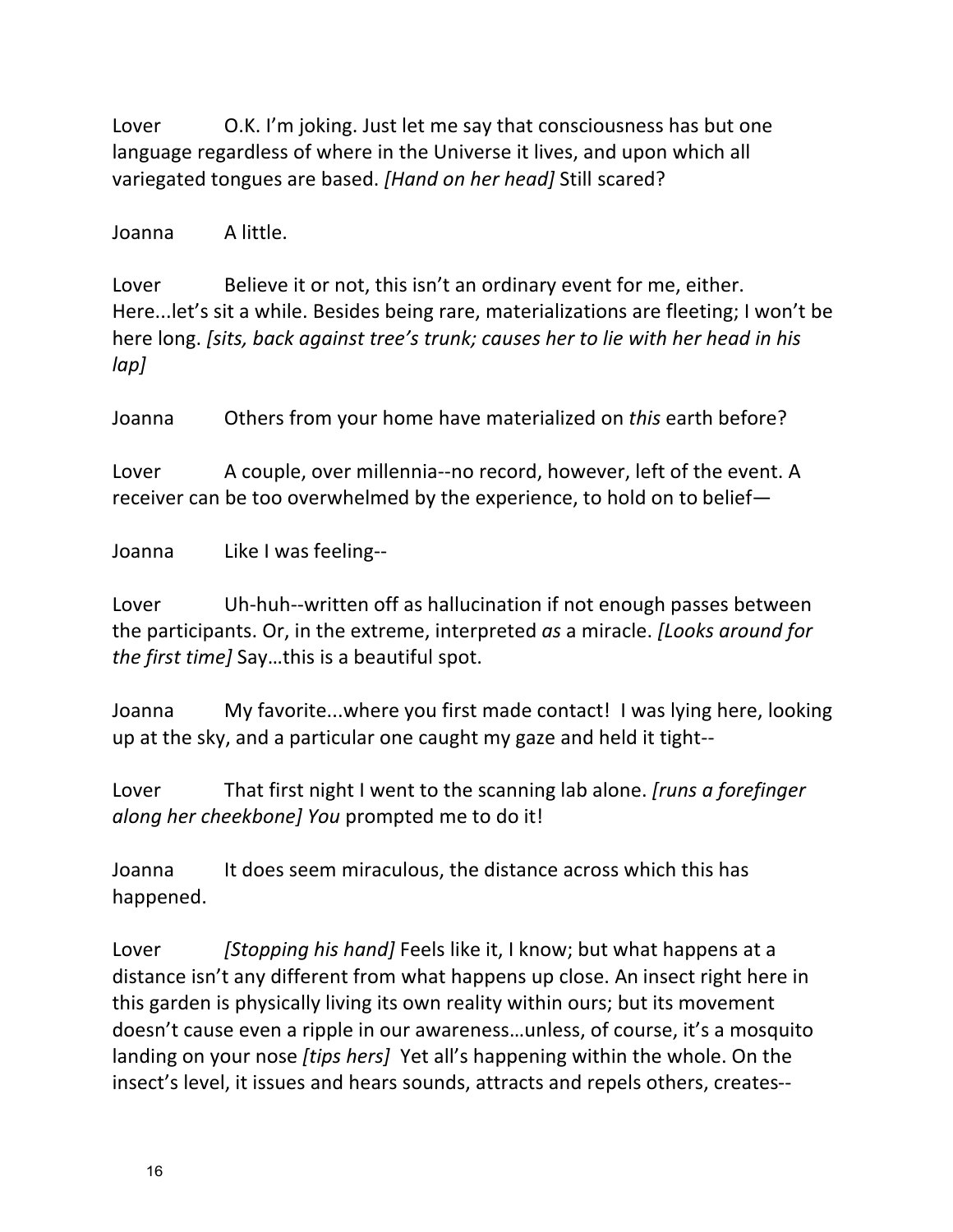*creates!*--now there's a word that opens up the matter of pleasure, and I'm always interested in doubling mine $-$ 

Joanna *[abruptly lifts to sitting position]* I beg your pardon!

Lover *[pulls her back down]* Don't be silly. All I want to do is talk with you-anything and everything! My world's the inheritor of the history of yours' besides its' own. How about, say, Thomas Wolfe?

Joanna 'One can't go home again?'.... I never liked that line.

Lover Who could? It would mean that one's *mind* never could return to a prior state of being, since it is in *it* that ultimate living takes place....

Joanna Tell me...how does your home differ from here?

Lover It's not perfect; but some attitudes have gone out of existence-you know, those little things called 'sins.' The theory of 'survival of the fittest' died too, a long time ago, replaced by the concept of cooperation as a natural law. Our society works on that. Learning about a civilization younger, on a globe less hindered than ours, established proof of evolutionary advantage leading my ancestors to deduce greater peace and happiness were attainable. *[rises and lifts Joanna to stand with him]*

Joanna Quickly! Tell me more.

Lover Illnesses are few; but death comes still, eventually, as it must to all animal life. The thrust of living is optimism and the laws are clear. We have government, but no 'politics' as you've known here. Governance is a matter of managing labor, every type of work respected equally necessary to the whole. Less of each citizen's time is needed to keep society functioning. Leisure time's spent freely--in the arts and inquiries into the remaining unknowns...and, of course, love... [gives aptly listening Joanna a first kiss]

Joanna Are marriages, then, truly made in that 'heaven'?

Lover Marriage?... We do have states that approximate it...but...there isn't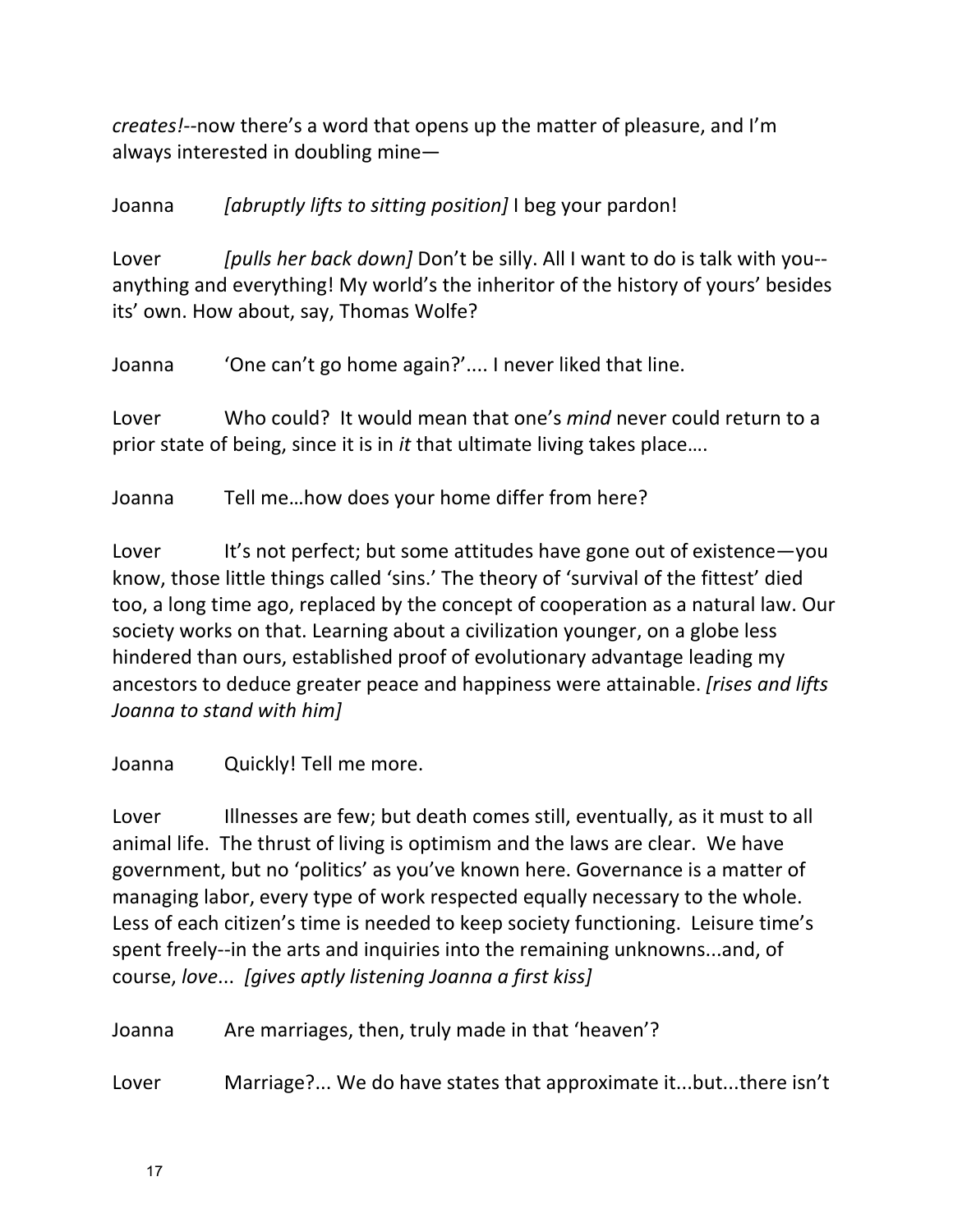time to talk about that now—[his image dims slightly]

Joanna *No!*

Lover Shhhhh. I told you materialization is fragile. You've kept me here longer, already, than I hoped. And then... Well, then there's the fact I didn't tell anyone--

Joanna Does that matter?

Lover Oh-ho! Oh, yes. The elders undoubtedly already know. I'll be called onto the carpet all right.

Joanna But they'll let you come again?

Lover *[worriedly]* There are serious considerations...*[he rises, image* dimming more]...I don't know.... Probably not--no, don't despair--

Joanna Certainly only *good* can result from such visits?

Lover Not without suffering, they believe, for those left to live consequences beyond normal acceptance. All I can say is, I'll *try...[abrupt instant of lightin out; Lover vanishes; light returns...]* 

Joanna *[raises her torso, arms lifted high]* Oh five-dimensional Universe! Let us be always in each other's thoughts....

### **RIGHT STAGE GOES DARK...**

## **ACT THREE, SCENE ONE Dual Set**

LEFT HALF lighted: a bubble of a building arched by lacy trees; a foreign sun beyond the glass. Inside, the Eldress smokes a long thin pipe, paces the floor *looking out searchingly.* 

*ES arrives....*

*.*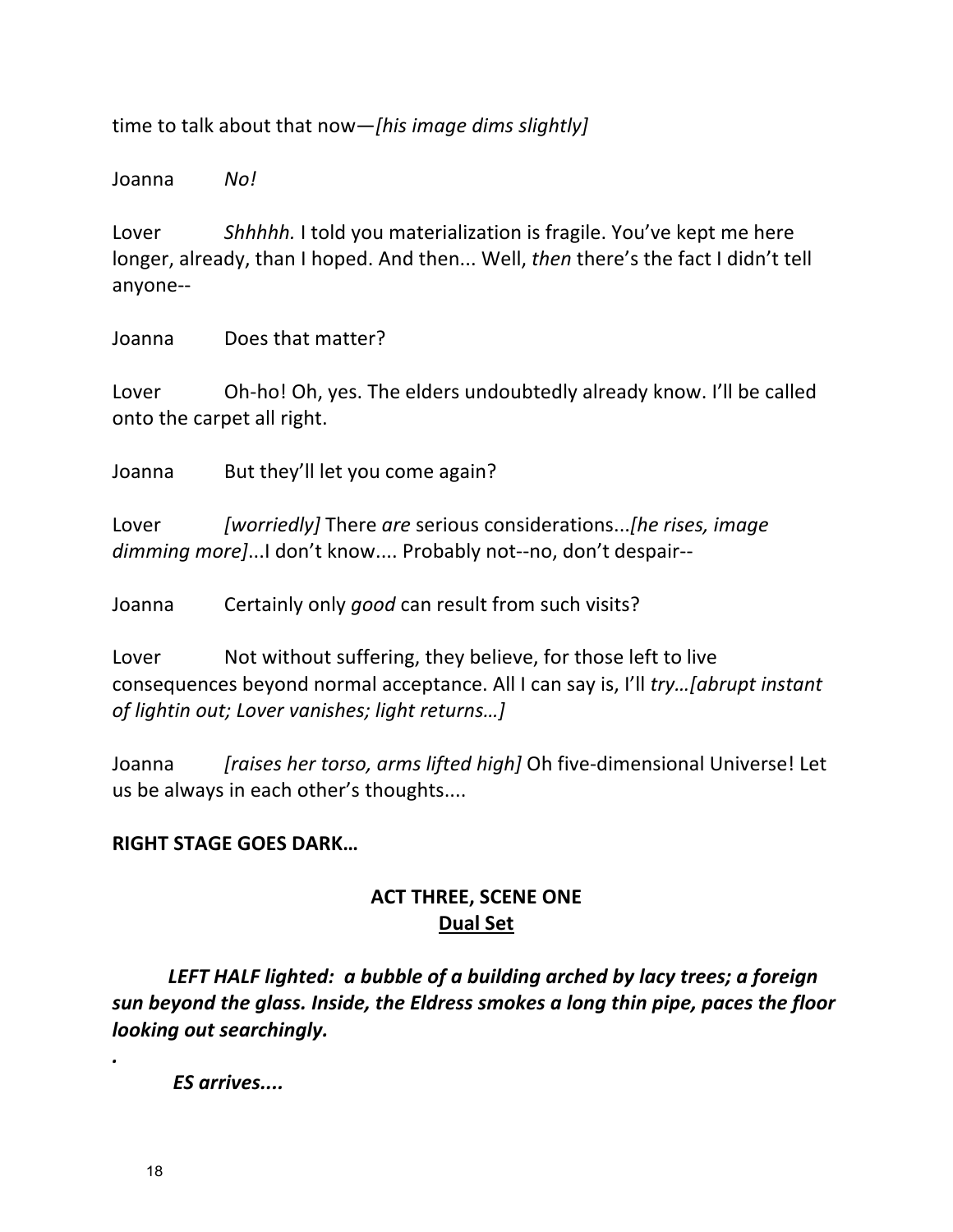Eldress Iremember when you agreed that there had been enough attempts, to impose order on other levels.

Lover Have you forgotten?-"To err is human; forgive, divine." Maybe my earlier superiority made me forget I was human, too.

| Eldress                    | At which century were you?                                   |
|----------------------------|--------------------------------------------------------------|
| Lover                      | $21^{st}$ .                                                  |
| <b>Eldress</b>             | Where the nitrogen age had been governor.                    |
| Lover                      | Yes.                                                         |
| <b>Eldress</b>             | You left her in chaos?                                       |
| Lover                      | No! She's strong; and she can believe—be convinced of that.  |
| <b>Eldress</b><br>consent! | Ummmm; perhaps. It doesn't change the fact you acted without |

*[Two elders in obvious debate arrive....]*

Lover I know...*[seats on an object resembling a chair] ...* I know...a transgression for which I'm prepared to accept consequences. But I can't-I *won't*—apologize.

Eldress You're weary and need rest. But here are the others-

*[Lover stands as Elder #1 and Elder #2 enter….]*

Elder #1 You went to her!

Elder #2 *Purposely!*

Eldress Wait...wait! It's not going to help if we get excited.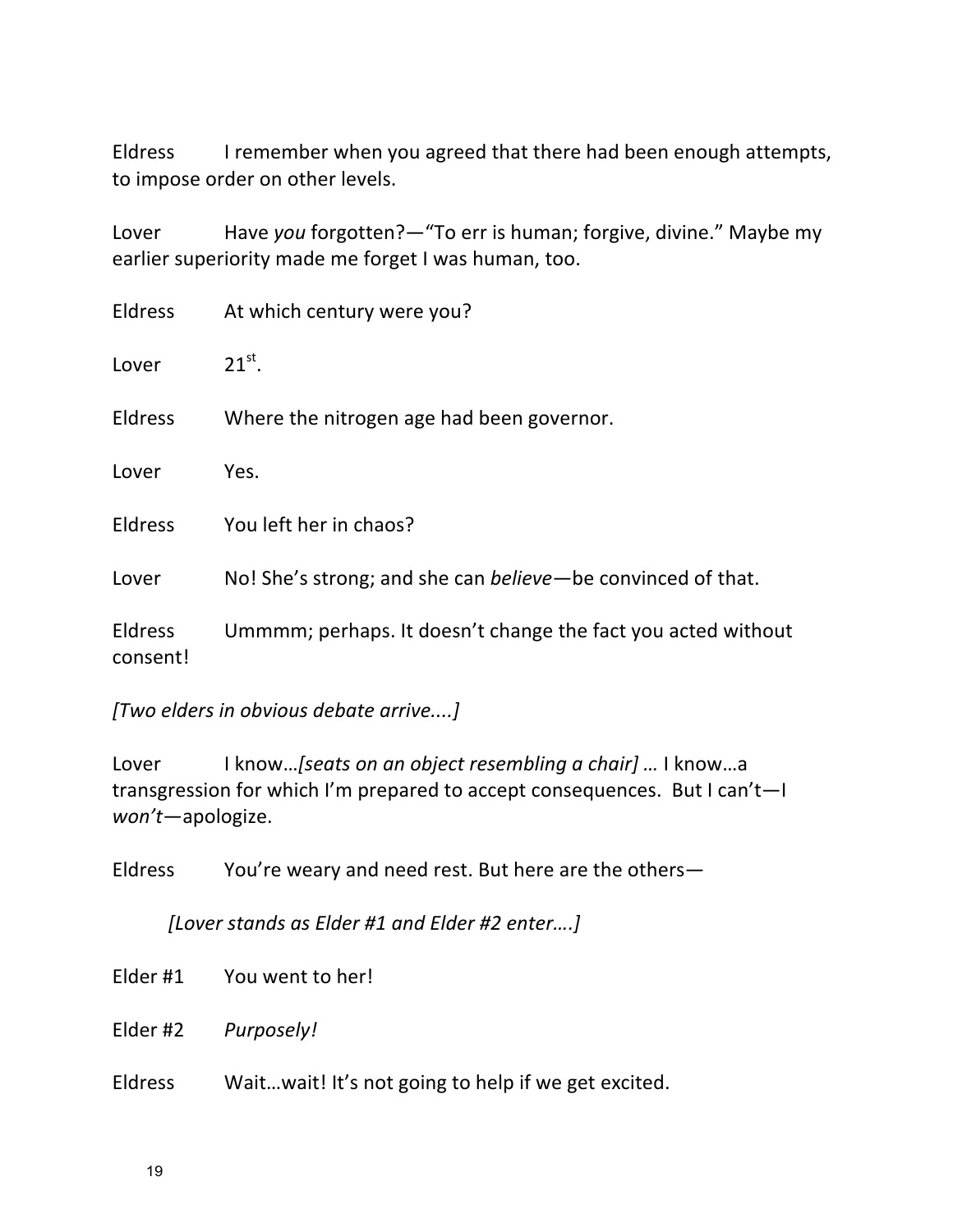Elder #1 Not get excited? *Not get excited?* As if there hasn't been good reason for all our precautions!

Elder #2 Yes! Yes! Very good reasons, a history of them; but she's right. The deed's done. It's further acts we must concern ourselves with now. Let him tell us about it.

*[Elder #1 blows hard and whirls onto another seat. The others seat themselves also, forming a half-circle around ES, who has a faraway look in his eyes....]* 

Lover She has eyes so quick they can catch the colors of a humming bird in flight....

Elder #1 Oh, Lord. See how much in love he is!

Eldress Shhhhh. We've been monitoring her thought long enough to know she's a noble creature. *[to Lover]* Please, only the particulars.

Lover It seemed a command, when I went to the laboratory alone, again, the middle of last night and received her thoughts...

# Light fades from scene as is heard...

Joanna (voiceover) "I believe that God is an almighty force that governs the Universe...." *[voice grows stronger with each line...]* That I myself, one of Its children, was conceived of virgin matter--constituted of, within, and borne by that holy force--to live crucibly, die, and disintegrate. But on a future day the energy which contained me shall come to live again. *[voice fades to end...]* I believe in eternal purity of spirit, in the communion of Consciousness, and in Life $$ everlastingly....

### Light returns full force to group...

Lover The point was fixed; systematically I began sending my thoughts. I distinctly felt that she had come to believe I *did* exist. She cooperated more and more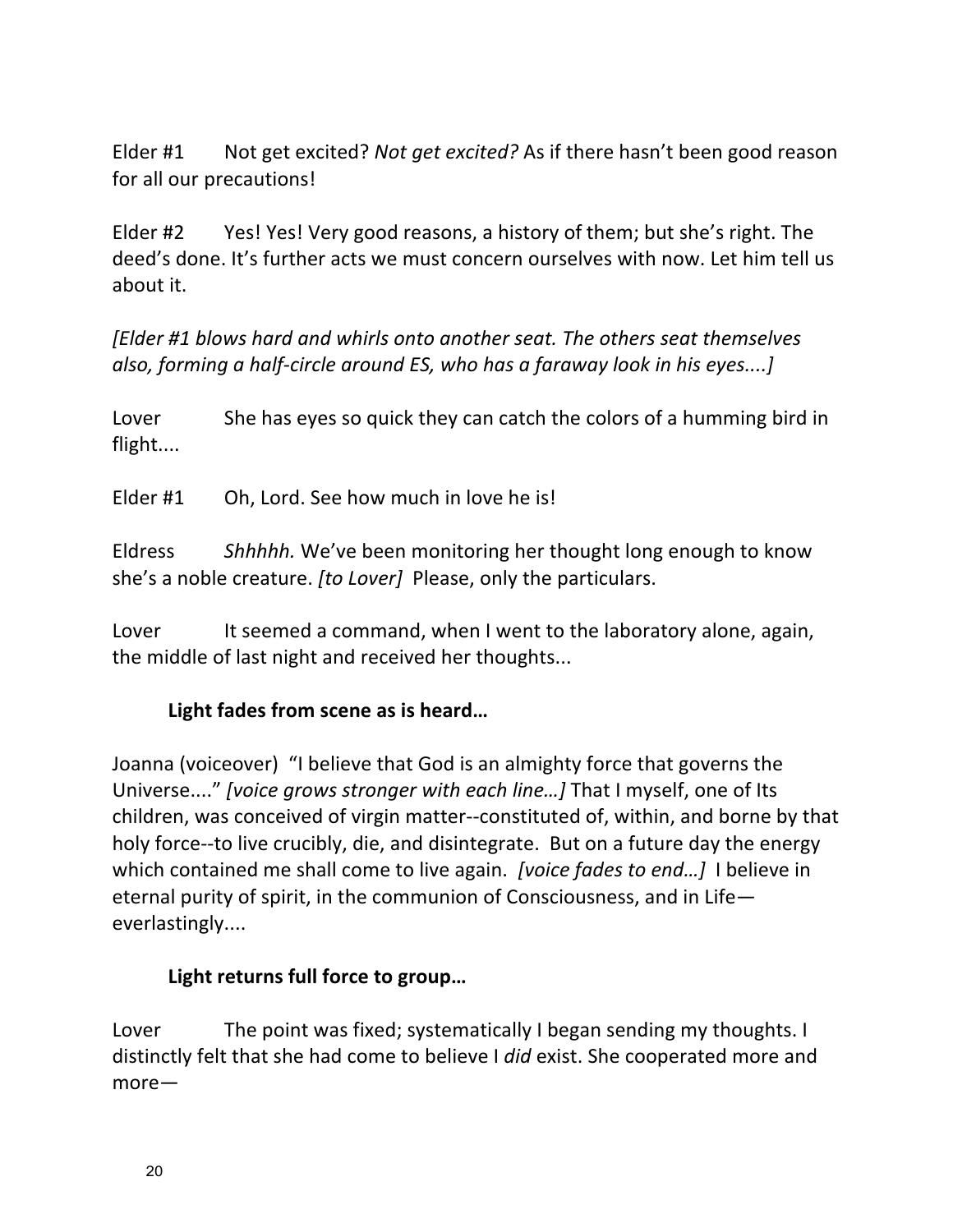Elder #1 Painstaking preparation; years of study, uncertain to what purpose it again might reasonably be put. The first transference to Earth in centuries, and it takes the form of a love- smit lark!

Eldress *[holding up a hand]* We do know these matters must embrace great devotion--

Lover *[Defiantly]* Exactly! We've known that achievement of polarity and maintaining the flow between depends totally on the affinity of the subatomic structures. And her devotion to *reason*, her desire to sanctify life, equals—nay, is superior to ours $-$ 

Elder #1 Superior, he says!

Lover The thought that I should stop, call you here, did occur. But I was drawn along the rays. Her impulses were all-demanding; my compulses, allconsuming--the moment had come that Nature simply couldn't deny.

Eldress How long were you there?

Lover A little while, only! It might have been longer if I hadn't grown anxious...*[voice trailing off]...*she fervently wished it could be—

|          | Elder #2 There was much conversation?     |
|----------|-------------------------------------------|
| Lover    | Enough.                                   |
| Elder #1 | You told her all about us?                |
| Lover    | Not everything.                           |
| Elder #2 | You told her about past materializations? |
| Lover    | No.                                       |
|          |                                           |

Elder #1 *[to Elder #2 and Eldress]* Still you see where we are: a strong-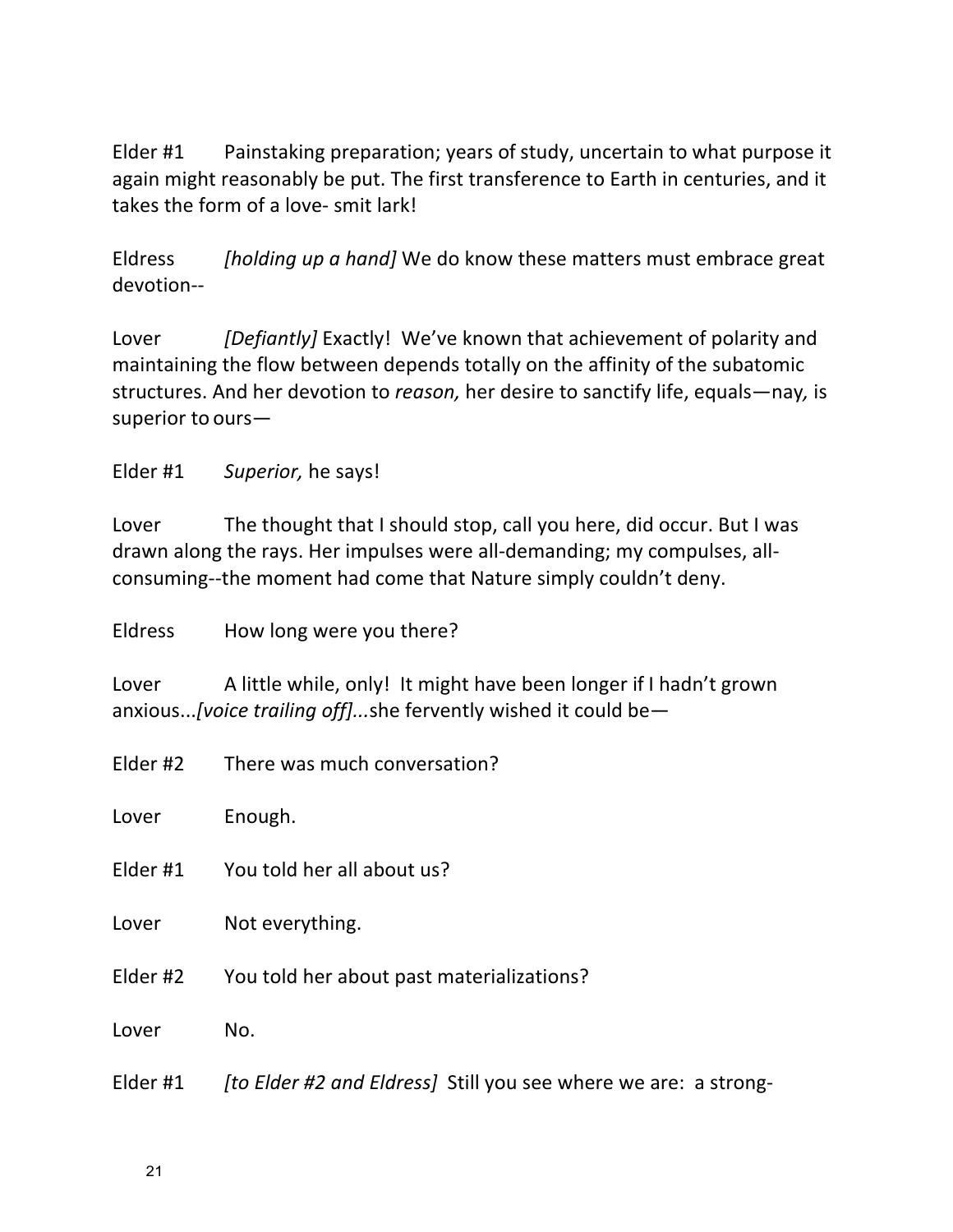headed, strong-hearted woman already bent on changing her world. What desperation she will know—exactly what we have been committed to avoid when she fails to receive future communication.

Lover *[Springs to his feet--]* What do you mean?—"*fails to receive future communication?"*

Eldress *[Rises, walks behind Lover, places hands on his shoulders...]* If only *she* had not fallen in love with *you*-

| Lover    | $No--$                                                           |
|----------|------------------------------------------------------------------|
| Eldress  | --we might have pursued formal communication-                    |
| Elder #2 | The situation now is too complicated. It will be better for her- |
| Lover    | NO!                                                              |
| Elder #1 | You will not try to contact her again. Give us your word.        |

Lover My 'word?' From The Beginning was The Word--'Logos', Reason! And *that* Word was *toward godliness, and that Word* became god. That is my word, and that is *her* word; and neither of us can give to you the faith which is ours. *[turns, runs from room and disappears along the path....]* 

### *Left-stage goes dark…*

# **ACT THREE, SCENE TWO**

## *RIGHT STAGE lights...a* church sanctuary room, bare save for an arched shrine to *the Virgin and a fount in one corner. Joanna stands beneath a small high* window. A sound starts her from reverie; a clergyman enters....

Priest Eh...excuse me! Unusual to find someone here so early.

Joanna Good morning, Father. I've been waiting for you.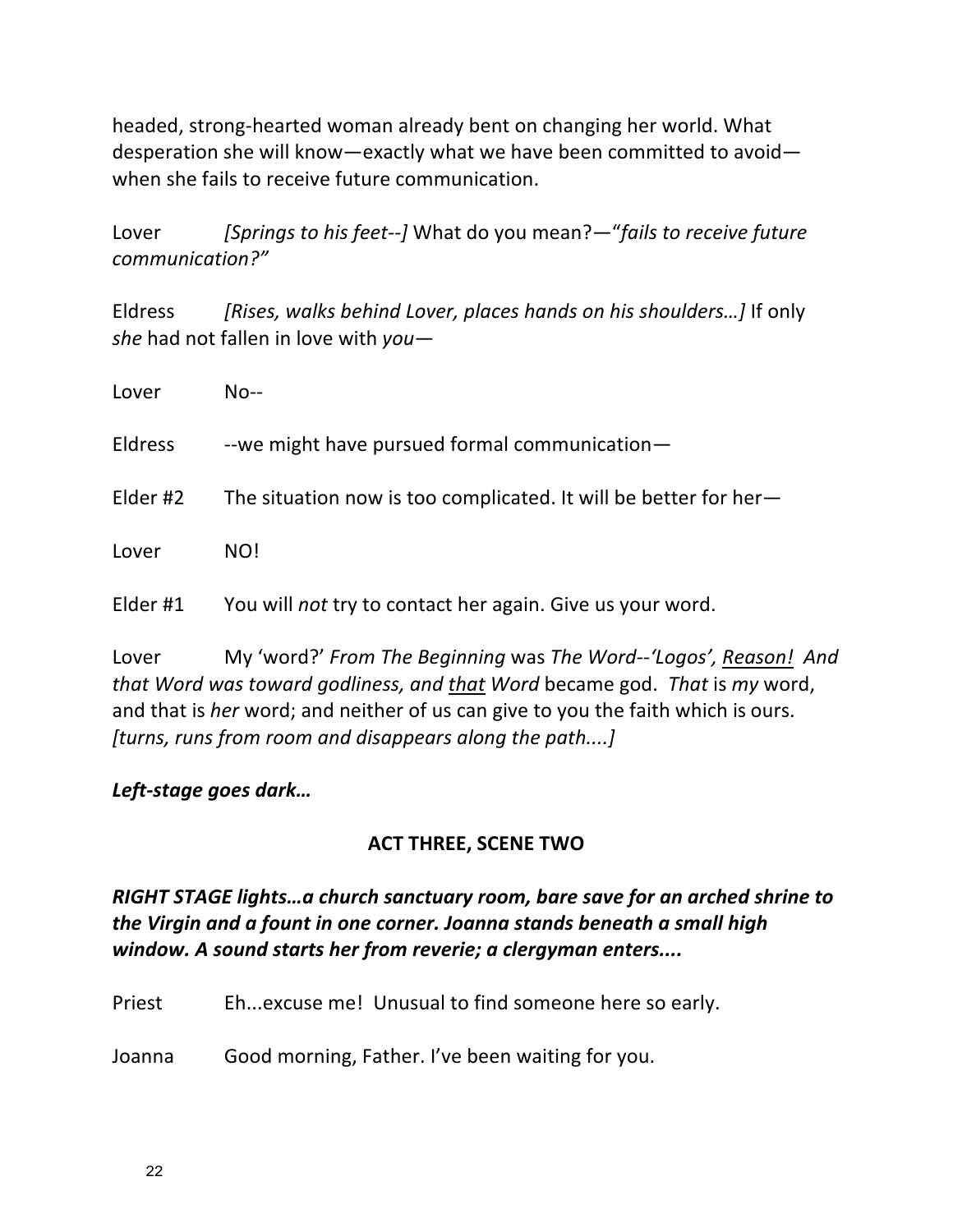Priest Yes?

Joanna To make a final confession.

Priest "Final" confession? What kind of talk is that? Are you not feeling well, girl?

Joanna I never have felt better in my life.

Priest *[hesitatingly]* Shall we go to the church, then?

Joanna No. That won't be necessary. You know it is I, here. And it is fitting that I speak in the light.

Priest You've experienced a temporary loss of faith?

Joanna *Au contraire,* father. Mine has been gloriously reaffirmed.

Priest It appears you've not had rest for some time? Why don't you return, later.

Joanna When I am in a 'right' mind, you mean? No; my thoughts now are crystal clear.

Priest *[resignedly settles in a chair]* As you wish.

Joanna Love has set me free, as always I believed it could.

Priest You are to be married, then!

Joanna No *[laughing]*. As he known as 'Jesus' said once, "The children of this system of things marry and are given in marriage, but those counted worthy of gaining resurrection neither marry nor are given in marriage"--they "are as angels in the heavens." Remember?--*Mark* 12:25 and *Luke* 20:34.... But—yes!—if marriage is a vow of eternal friendship and loyalty--

Priest Precisely what the sacrament is intended to bless.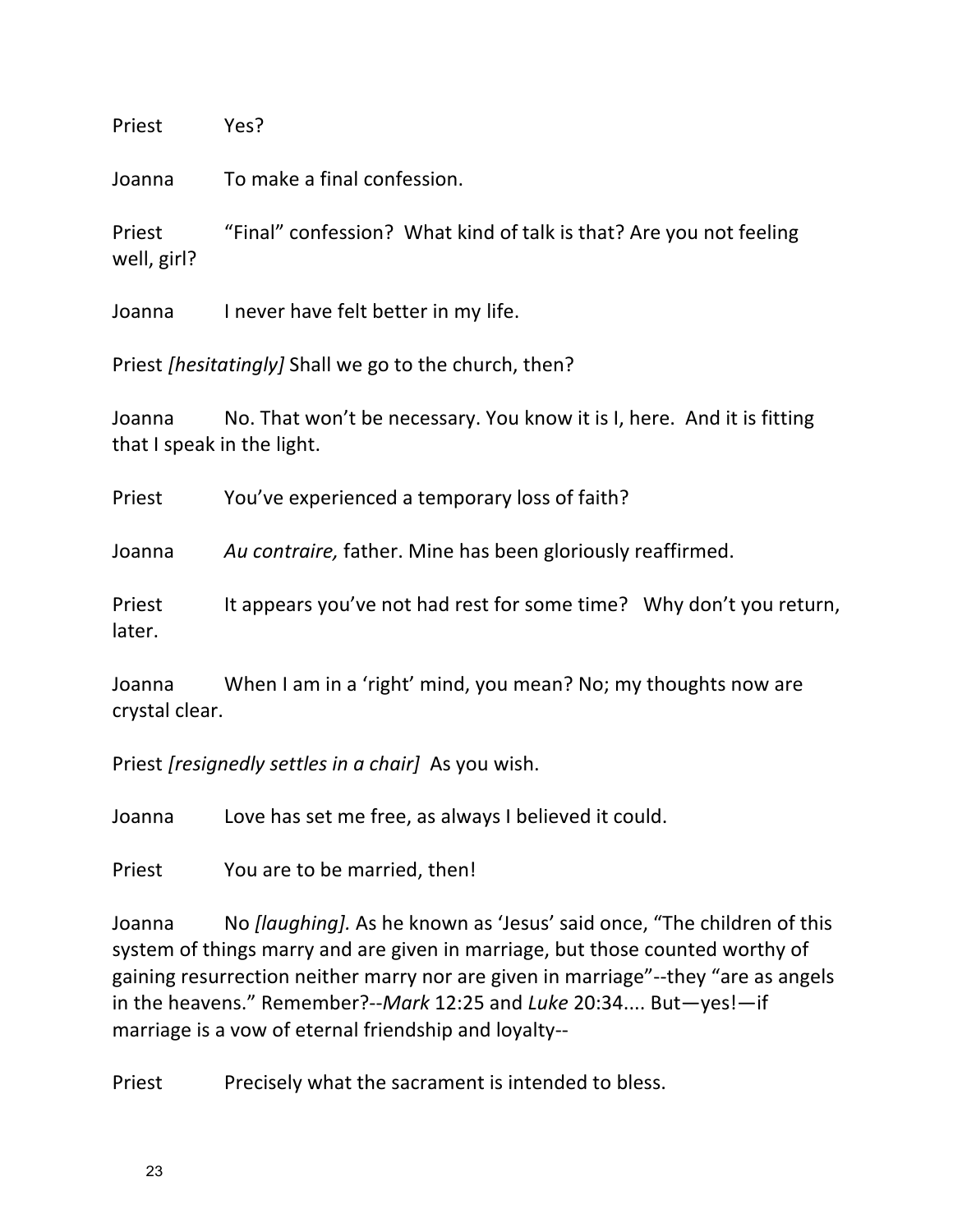Joanna *Intended*—your word, father. Tell me, how can a union *be* blessed, when only one partner is imbued with full rights by those empowered to confer the blessing? Where, in the 'Trinity' that Man worships, is the *female? [rises and faces the shrine...]* Beautiful, is she not?—pure woman. Yet, how has she been recognized? Eternal mother but never *daughter*, the scroll of her childhood even manipulated by Man. Yet would she have believed her child any less of God had *it* been female?

Priest Churches don't pretend to have perfect knowledge.

Joanna Ah, but they disaffect lives when they behave as if they do. People are not sheep of no intelligence, and not all women are so fortunate as to receive their first private visit from a polite god. It is *the conception*, not the act, that matters! It is *conception*, not the *act* that brings *all* children into the world. The *man*, Jesus, would be first to say, no birth should be less significant than his own. Yet we have churches permitting—nay, some commanding—births of unwanted children; children who will not know one day without hunger, when they need not have known at all. And all it would take to save many of them is to acknowledge Science's gifts from God!

Priest You suggest defiance of doctrine—

Joanna One makes a decision only when one possesses all necessary for its execution. If one has everything but the courage—the material means but not the *living* spirit—the test cannot be met. From whence has the efficacy of a word of 'god' always come?—from the mind and mouth and hands of Humankind. And men of the moment have not hesitated to *change* a law of god; recall, most recently? When eating meat on a Friday was removed as a *mortal* 'sin'?

Priest You obviously have not come here for absolution.

Joanna *[Walks to door, opens it to full sunlight, turns toward him...]* I came for two reasons: first, to purify my mind. Second, in hope my words might move you, if only within this congregation. Believe it or not, I have come *in the name of* Jesus—that flesh and blood I would want as a brother! His glories rest not in being a god but in the *man* that he was. Remember?--he broke the then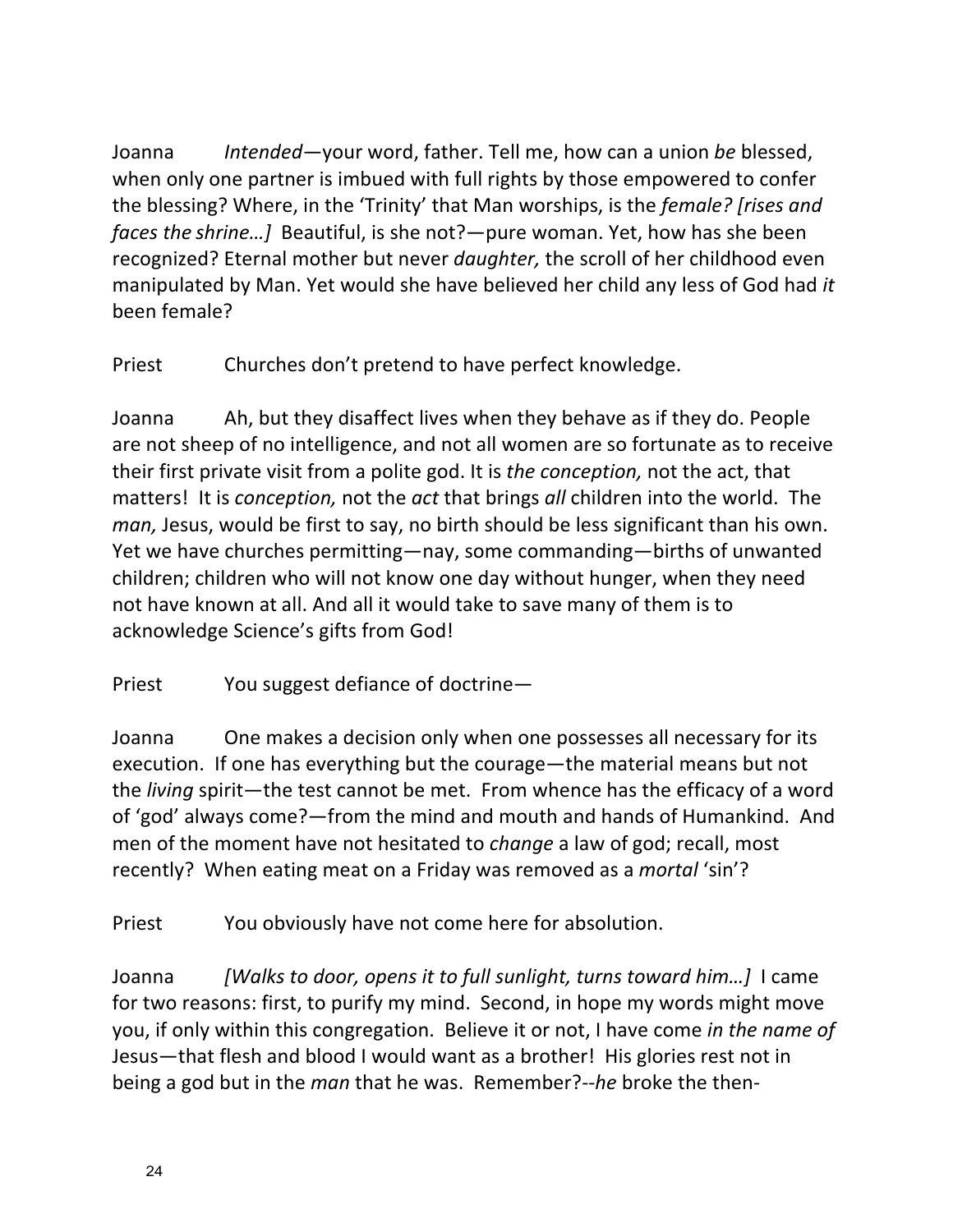theocracy's laws to take Reason beyond its' antiquated reign. Like David before him, who ate and fed his men the shewbread rather than starve their faithful quest. *[She extends her hand...]* I wish only for a new beginning—

*The priest turns away a stony face. She drops her hand, turns and exits, shutting the door quietly behind her.* 

# **ACT FOUR Dual Stage**

### **SCENE ONE**

## *RIGHT STAGE,* the garden as in Act One. Joanna sits, reaches for and tosses a **pebble…***.*

Joanna: Up is down...down in up...'til only gravity fills the cup....

Lover (voiceover) *[initially faint]* Prepare to receive some thoughts!

*[Joanna closes her eyes and presses fingertips to temples...]*

Lover voice Concentrate! Escape velocity is seven miles per second...a centimeter is about two-fifths of an inch...have you seen an ant carrying a fly? Remember your brother--bare bones upon which once hung flesh; yet his thought like fragrance on a breeze comes still to you whom he loves.... Departing a world is not so difficult...mass is united by energy; the body is nothing; the mind is all. In it you will see a bright white zigzagged stripe. You know I exist; and now, come to me!

*[Joanna lifts her head; a flash of light, then darkness....*

# **SCENE TWO**

LEFT STAGE lights: a leafy-surrounded room. A white vase holds a burgeoning *floral bouquet;* a thick white rug covers the floor. Joanna stands before a satin*pillowed bed above which is a raised canopy of shimmering fabric….*

Lover approaches silently from behind and places his hands around her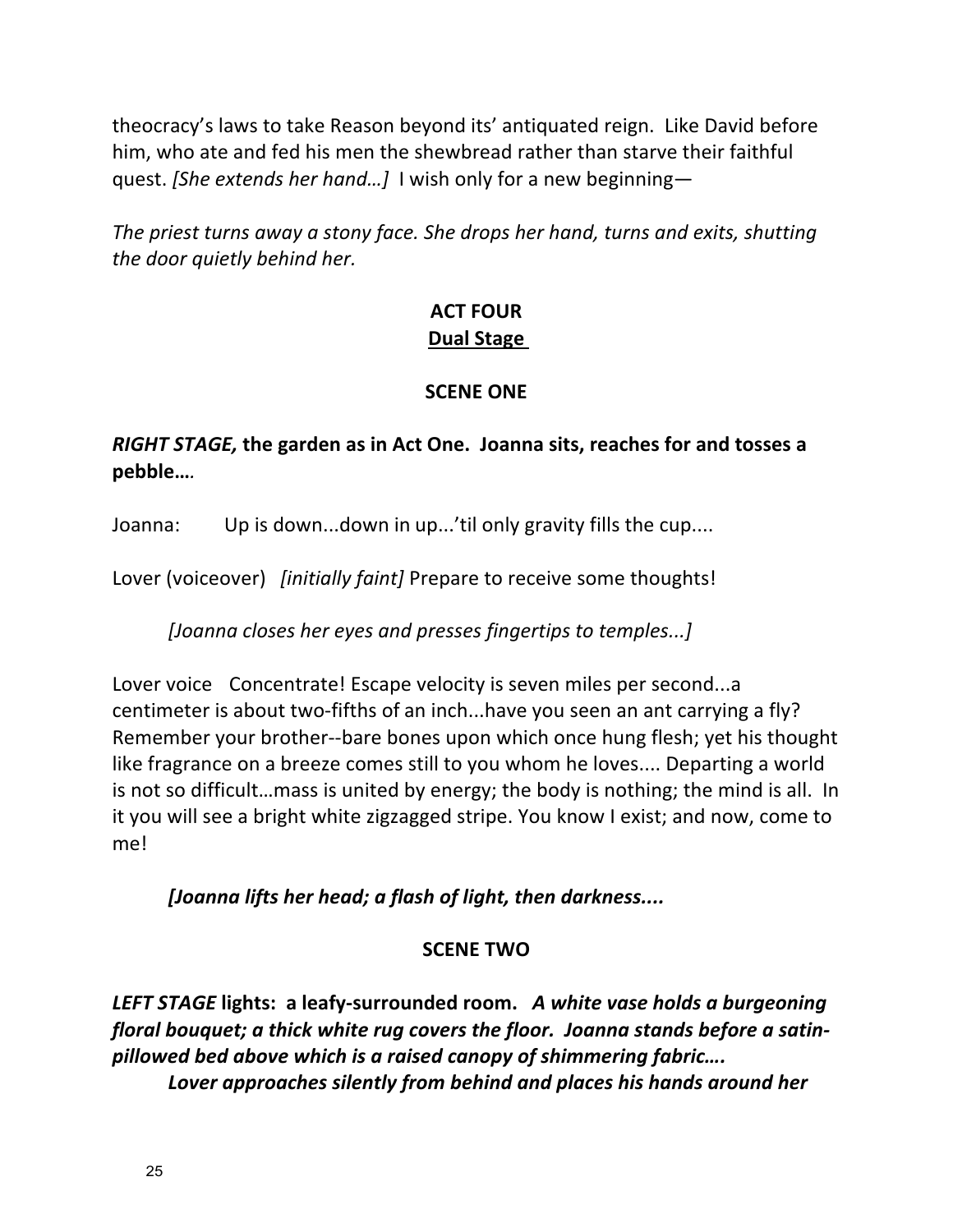#### *waist....*

Lover Our haven, madmoiselle.

Joanna I'm nervous.

Lover So am I.

*[They embrace and remain easily in each other's arms; then Lover extends a hand…]*

Lover Welcome to The Pavilion.

Joanna Pavilion?

Lover Reserved for lovers...where they come, only when fully conscious of, and ready to accept responsibility fully for, possibly bringing another soul into existence; comprehending, in doing so, each becomes creator with, by and through--as near to being--'God' as one can be. *[moves her to arms' length...]* It was inevitable that you and I would find each other....

Joanna *Inevitable*—I love that word.

Lover Does rather nicely do away with guilt, doesn't it? Lovers are like children at play. It doesn't matter what bodies they inhabit; they always appear beautiful to each other. *[teasingly]* In some realities you may be very ugly!—an antelope probably wouldn't find you appealing at all.

Joanna *[pushing him away in feigned rejection]* Oh, is that so!

Lover *[pulls her back]* Tell me, when have you been happiest?

Joanna Now! And always when I felt—hear this in quotation marks!— 'the Lord,' leading me. *[flings herself to sit on the bed]* Oh to be able to stay *here* forever. I know, silly thing to say; but must I always be a click away from you?

Lover *[sits beside her; kisses her, avoiding question...]* Consciousness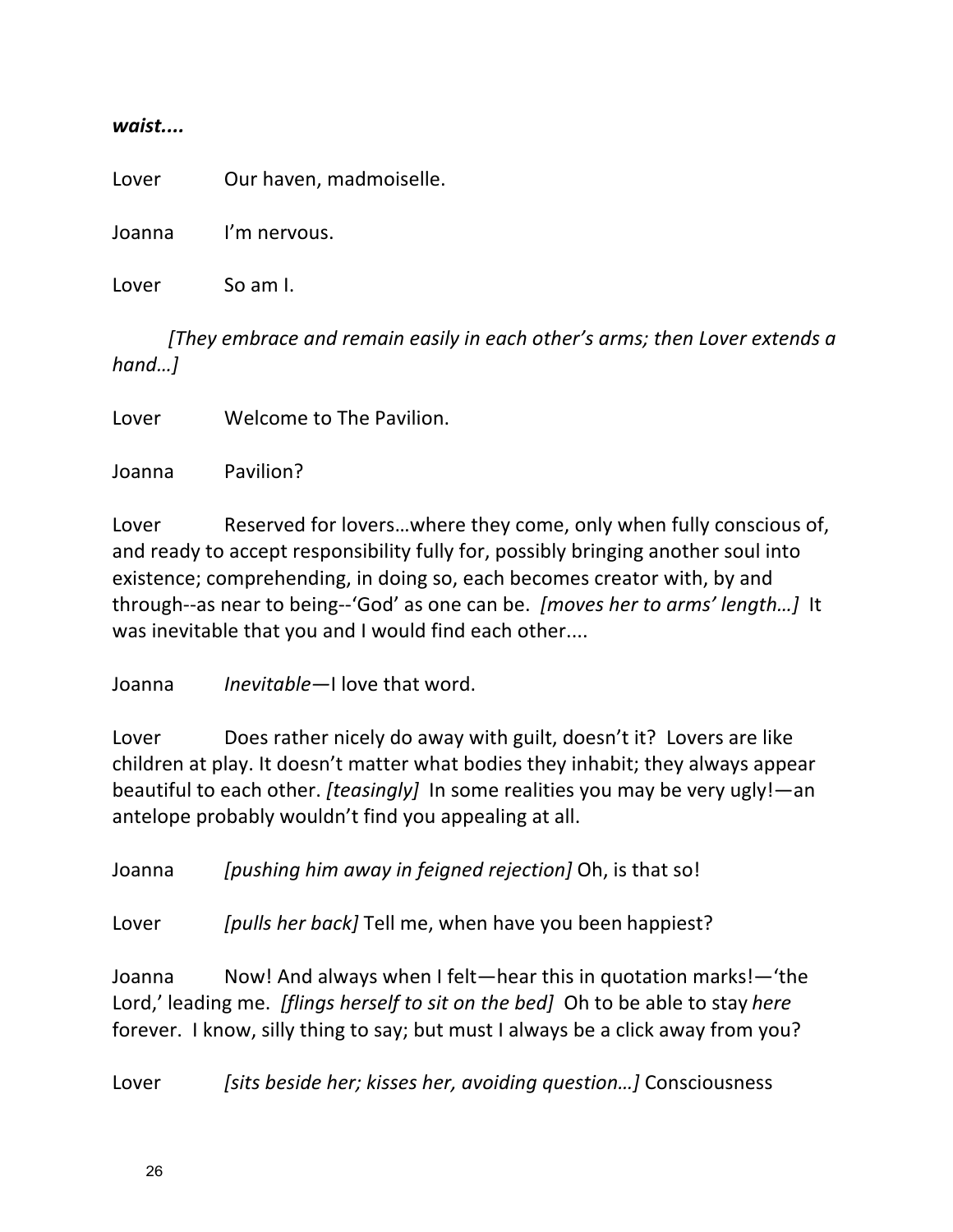anywhere proceeds at the same rate, but this planet's early civilization didn't suffer Earth's setbacks. Here, people discerned an eon ago that the mind-body complex determines a person's thoughts and acts. If a particular pathway in the brain isn't developed properly it can't function properly. All your pathways, by the way, function quite well.

Joanna Well, I'm glad to hear it. But certainly genetics plays its part?

Lover Of course—there can be and are inescapable failures of substance. What two persons do privately may be their own affair, but they need to be prepared to fulfill all consequences. If what they do together creates another, that's a universal affair— we're taught that from the beginning. *[Joanna smiles meaningfully]* What?

Joanna I was remembering the first thoughts you sent me.

Lover Like what?

Joanna *[turning to lie on her stomach]* "Whirling is different from turning!"

Lover "Your body is a vegetable and mineral machine that should be kept well- oiled?"

| Joanna | And that! |
|--------|-----------|
|        |           |

Lover "What fools ye mortals be?"

Joanna Now you're making fun again. Am *I* only 'mortal', then, after all?

Lover *[lying beside her; stroking her back]* Only in that you will not occupy this present body, luscious as it is, forever-

Joanna You mean, luscious as it *appears* to you-

Lover Very good. And when it comes to bodies, it's what we do while in them that matters..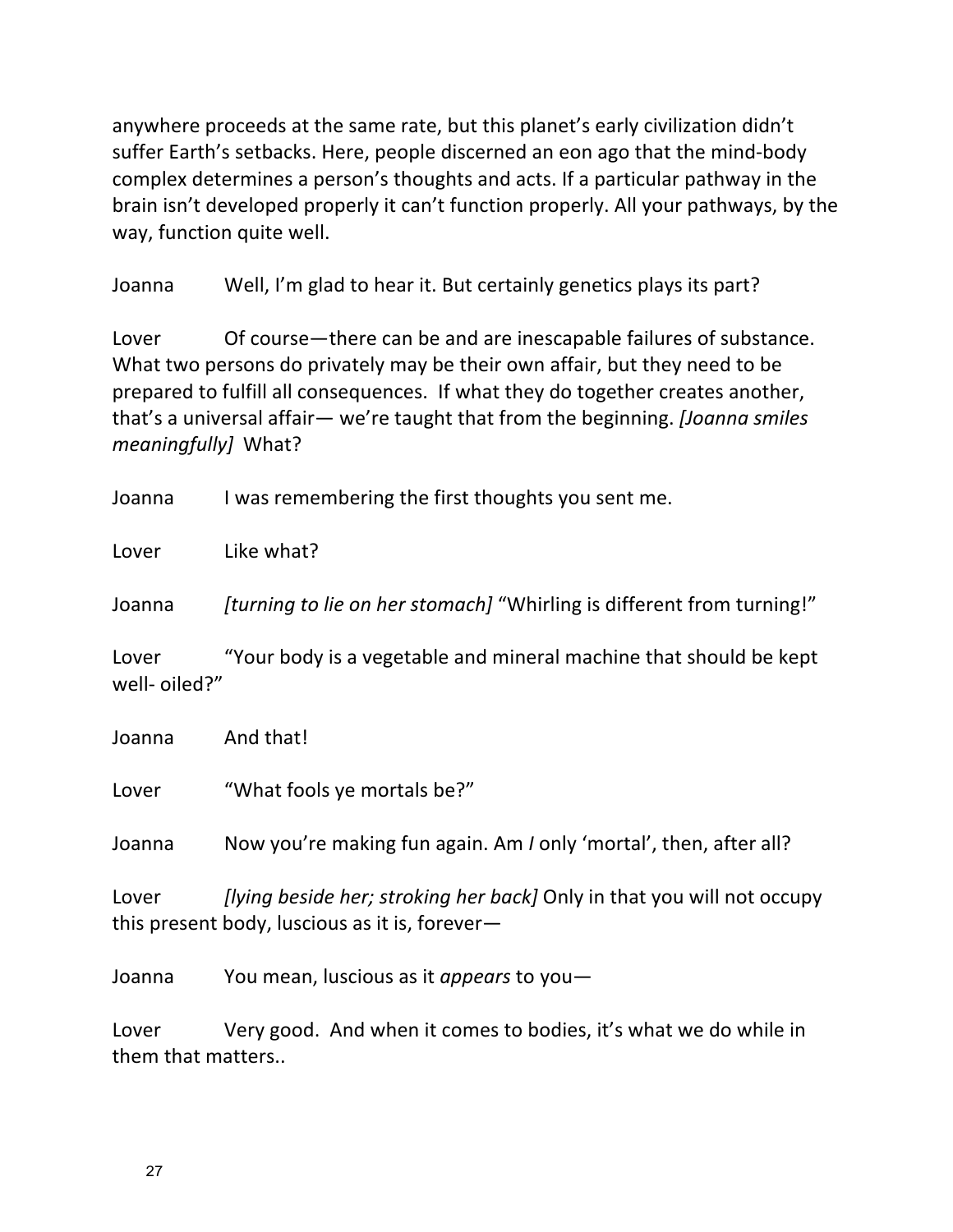| Joanna | I went to the parish priest.                                |
|--------|-------------------------------------------------------------|
| Lover  | You didn't tell him about me!                               |
| Joanna | Nono!                                                       |
| Lover  | Promise. You won't tell anyone.                             |
| Joanna | I know you have no control over events in my world-         |
| Lover  | Or any other, including my own $-$                          |
| Joanna | For that very reason I can't promise you anything; nor you, |

yɪning; nor you, me. Whatever is destined for us we must accept.

[He lowers his face to her breasts and kisses her while untying the first white *ribbon of her frock...]*

Joanna To think I fell in love with you before I saw your image.

Lover The tiercial nature of Love—the spirit encompassing the mental encompassing the physical....

Joanna *[slipping robe from his shoulders]* The physical being the smallest part?

Lover *[light is dimming...]* Excuse me?

Joanna *[girlish laughter]* Well, it *is* peculiar looking-I will say that.

Lover *[boyish laughter on a summer eve]* A figment of your imagination; a small fruit of creation....

*[The airy drapes drop as light fades altogether…*

*[Brief music interlude until sky lightens; a flute pipes briefly; the raised drapes billow around the lovers. Daylight is breaking. He sits; she, kneeling behind*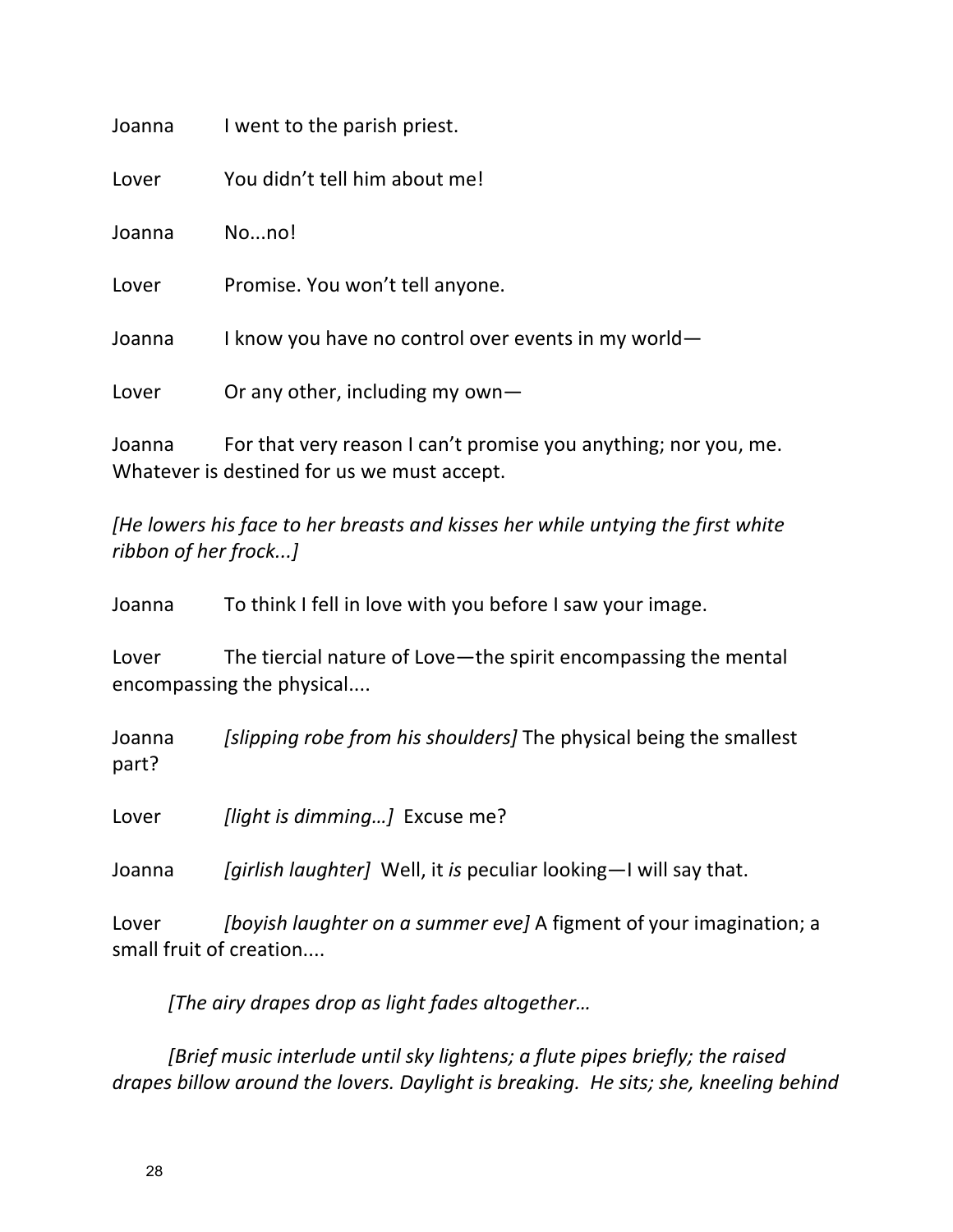him, rubs his back and neck....

Joanna What will happen, when they know that I've come here?

Lover Phewww. *[falls back onto pillows]* They'll be upset, to put it mildly. They understand the love that brought us together, but—

Joanna Don't say it! I will. We'll never meet here again! *[flings herself down, buries her face in a pillow]* 

Lover *[Sighs; gets up and pours wine from a bedside table; brings her a glass and sits beside her]* More important, what will you *do*.

Joanna I've decided to leave my father— *[he expresses dismay; she puts a hand* on his arm--*]* Don't worry; it will be alright. My grandmother will come with me; we'll make a small home together. I'm strong. I can work. *[He continues to* shake his head...] Please! I shall be fine. And I shall give you a daughter!

*[They stand together; their last moments take on a gentle fierceness....]* 

| Lover  | If so, she shall look like you! |
|--------|---------------------------------|
| Joanna | And you!                        |
| Lover  | She shall have your spirit!     |
| Joanna | And yours!                      |

[He startles, as daylight brightens; she comprehends....]

Joanna I understand...I know. *[Lighting begins to dim...]* It's time that I must leave. But should all else fail I still can send you my thoughts!

Lover And I, you, mine! Remember!--a straining of races is taking place. You are a star and I am but one of your suns-

[An instant flash of light, followed by brief darkness which, as light is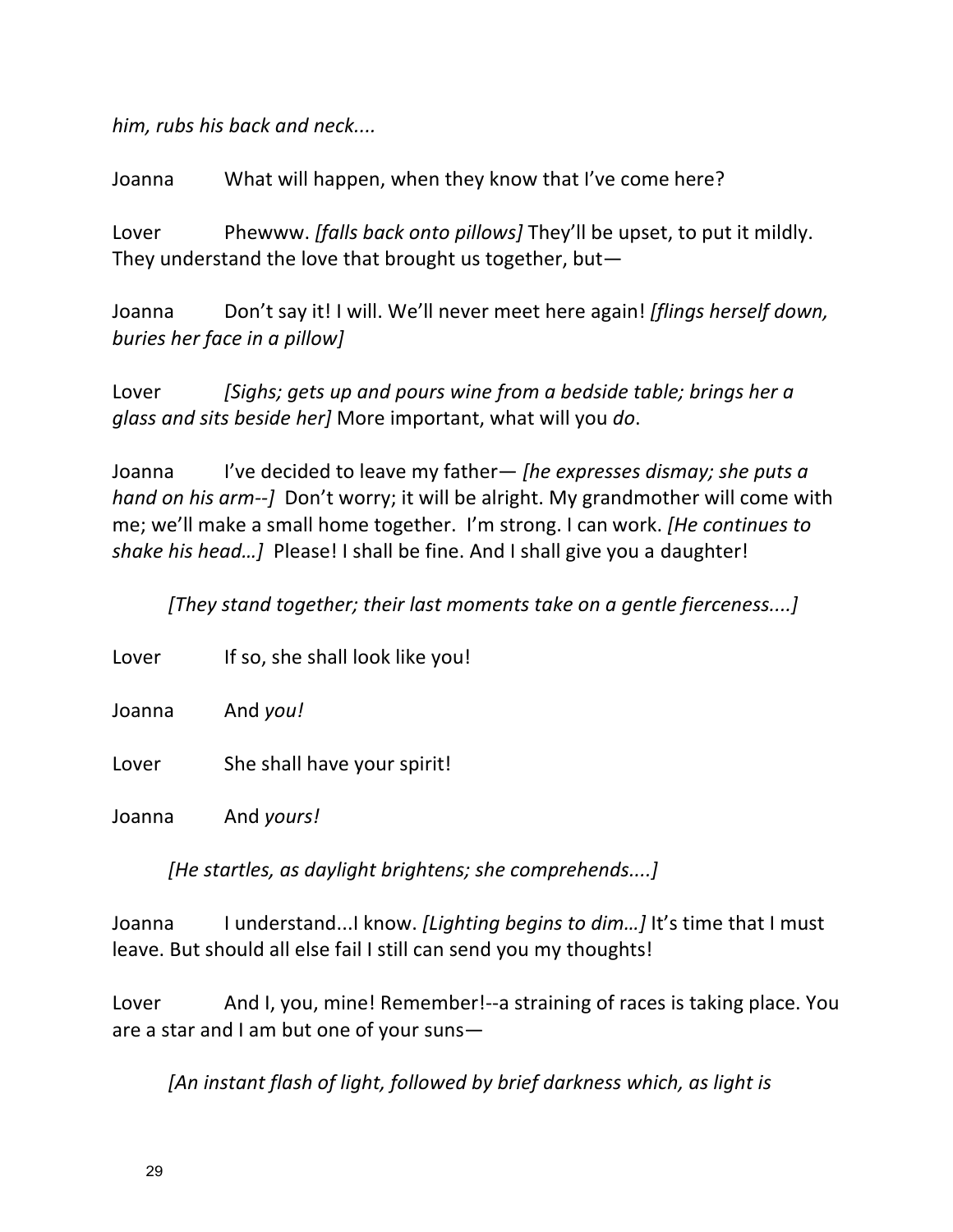*returned, finds Joanna gone…]*

Joanna voice And you are goodness and rightness, and we have existed for godly reason—

Lover And each other's—if only for a season!

Joanna voice We shall be friends, then, through our worlds and all others?

Lover Yes!

Joanna voice Brother and sister?

Lover Yes!

Joanna voice Husband and wife?

Lover Father and daughter!

Joanna voice [most faintly...] Mother and son!

Lover One day, all children will be conceived and created as would be ours! I love you....

Joanna voice I love you!

#### **ACT FIVE, SCENE ONE**

## Set is same as in Act One. Joanna and Grandmother are at edge patio near garden; Joanna is *pregnant and near term....*

Joanna What news?

Grandmother [worriedly reluctant] Talk is rampant. You can't expect the men to abandon overnight what they have lived with all their lives. I'm afraid your father even will betray us.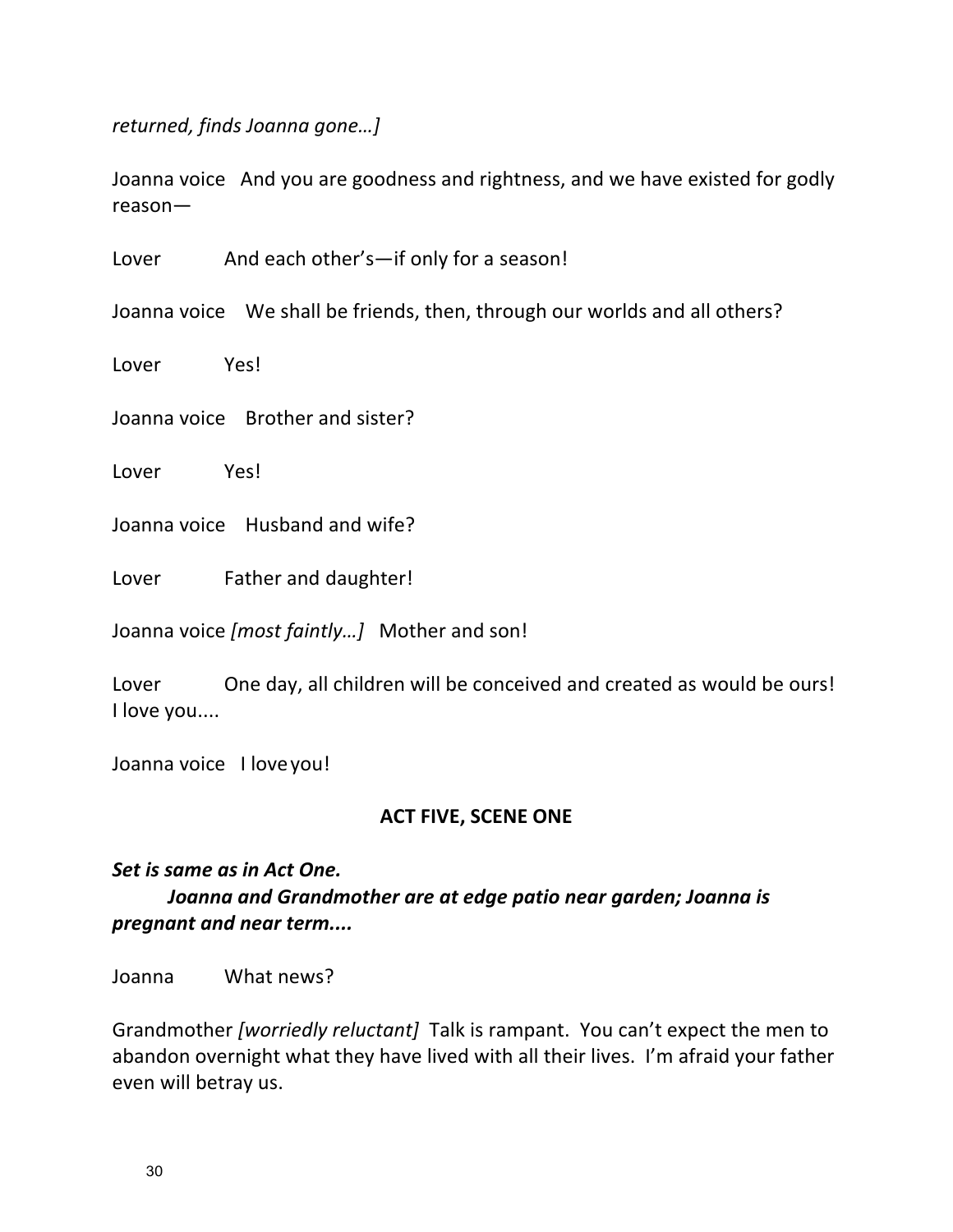Joanna A certain amount of pain is necessary to revelation.... Like when this planet was forced to accept it wasn't the center of the Universe.

Grandmother But who can believe!—that an alien being sired your child—

Joanna The important factor is that I chose to conceive—*I* conceived that I *would conceive,* if you will have it....

*[Other women, some with children, approach to gather near Joanna and Grandmother….*

Joanna Such is not the way *this* world must be: hungry children, despairing parents, deprivation amidst plenty. Such is not the way this world's civilization would be, if myths were laid to rest and the altruism supposedly reserved to God were removed to the human arena. If there were no sufferings to existence, would the idea of an intractable god be necessary to explain them? [A fast*approached group of men arrives as Joanna continues speaking...]* If an all-encompassing, personified God *does* exist, would *he* not want us to use the logic *he*, himself, supposedly can bestow; to recognize that changes in *his* Universe demand new acceptances, new *laws*, on the part of *his* children?

A man in crowd You would make science religion!

Joanna **I** would make *knowledge legion*. Who and what are we?—bits of life- giving breath moved by the same energy that forces the butterfly from its cocoon, and the wind to bear it where it does not need think, to go. Religions have been the solace for life's mysteries, yes. None, however--not churches nor government nor science—has seized fully in consciousness that identityless Spirit that religions portend to attain. [The men press upon the group of women and *children....]* Has Earth mercifully turned enough times for collectively evolved consciousness to *see*, that ideas once held no longer need be? Humankind can choose to give its God a new description! All children are of God. IT determines if we are born. IT determines when we find each other and circle together for a season. It is not true? That we ourselves become no closer to *being* gods than when we join to bring another soul into existence?

*[Assenting women voices....]*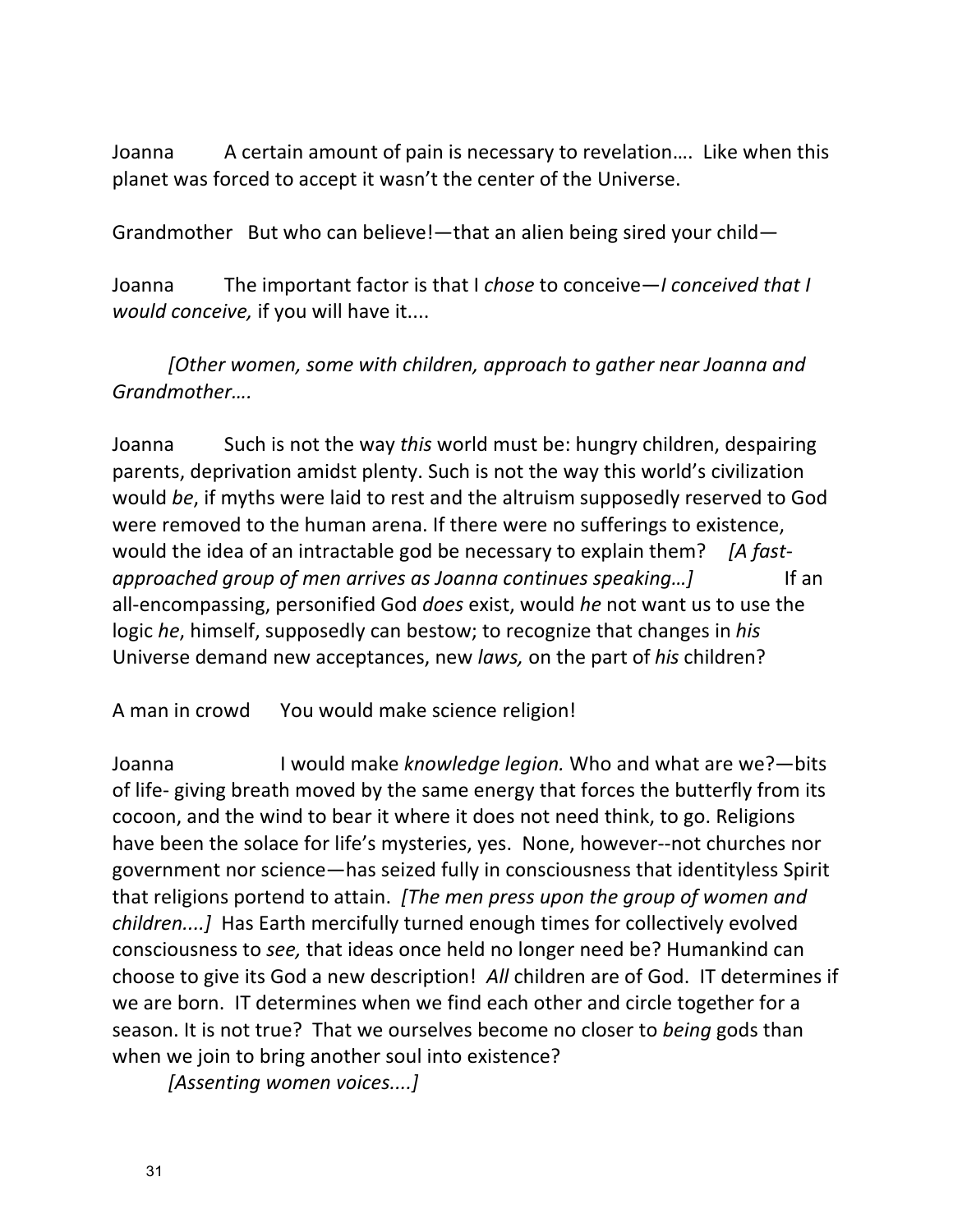As an ancient brother of mine once said, "Those who have ears to hear, *listen!*" Where has it been written that *he* affirmed his conception as nonphysical? Or, indicate that it could matter one whit to his purpose as *he* saw it?--the light of Humankind's Spirit overshadowing old traditions, questioning laws of *his* fathers for a new age $-$ 

*[Joanna's father, the doctor, and the priest emerge from the male group and stride to her side; doctor and priest each take one of her arms...]* 

Joanna What is this?

Grandmother Let go of her!

Father *[anguishedly]* It's for her own good.

Doctor You're not well. You'll be safe at the hospital.

Joanna In the mental ward, is that it? Because *your* minds can't accept there may be more than one reality? [They begin to lead her away through the women *and children]* Where are you taking me?

Grandmother Stop, I say!

Joanna It's all right, Grandmother. Hear me: this had to happen--hold on a bit longer!

[The women and children surround the men and Joanna. The women begin *to chant in chorus...]*

Chorus You...crazy...people… You...crazy...people… You cannot see it is the season, not you that controls you--. The seasons, the heavens, of God.... You...crazy...people… You...crazy...people… You cannot see it is your instincts, not you that control you--For love, for children, for God,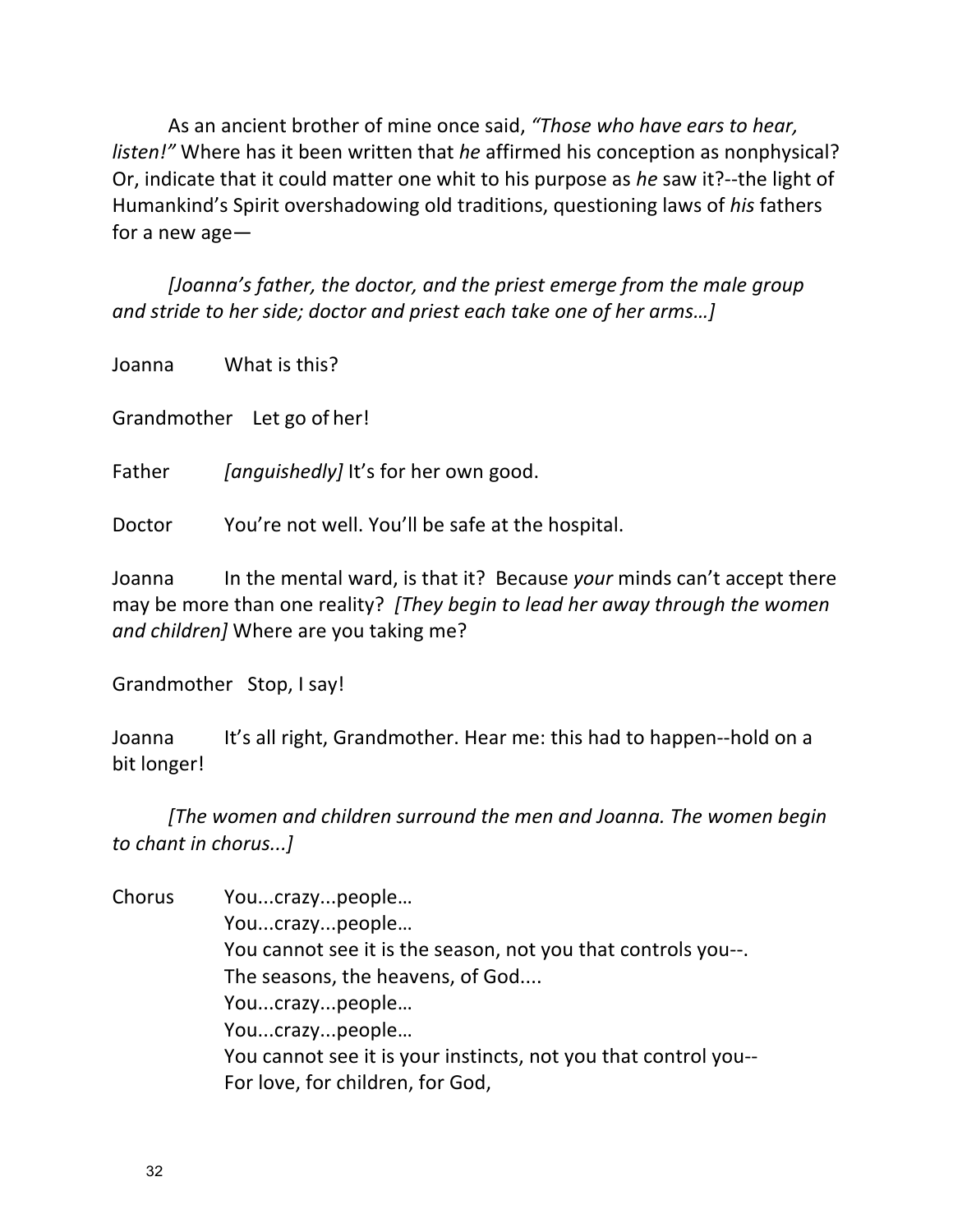For love of Its children for God, For love of God for Its children, For love of God for Itself, does the Self love to live....

God gives us all our graces, God gives us all our grasses, God gives us all the worlds and all of their masses. God gives us lights and star-filled nights, When peaceful minds of Humankind Join company....

JC IS COMING BACK TO US, BACK TO US, BACK TO US, **ALL IN HER OWN SEASON....** JC IS COMING BACK TO US, BACK TO US, BACK TO US, ALL FOR GOD'S OWN REASON....

#### **ACT V**

# *Night; December 24, 2009; an austere room; gray walls bare save a dark wood cross; glints off barred grids outside a high window.*

*Priest and Doctor sit at a table; an empty chair is nearby and benches flank room's outer* walls.

Priest Of all nights--

Doctor I know. I know. Ludicrous. But out of deference to her condition there wasn't much choice.

*[People enter awkwardly and seat themselves along benches flanking the* room's wall...].

Priest What?? Are we to have spectators?

Doctor She insisted that the 'hearing,' as she called it, be open. When we indicated at first not to permit it, her agitation was so intense as to threaten hers and the child's welfare. She refused all food but bread and water until we agreed.

Priest Her courage seems exceeded by determination-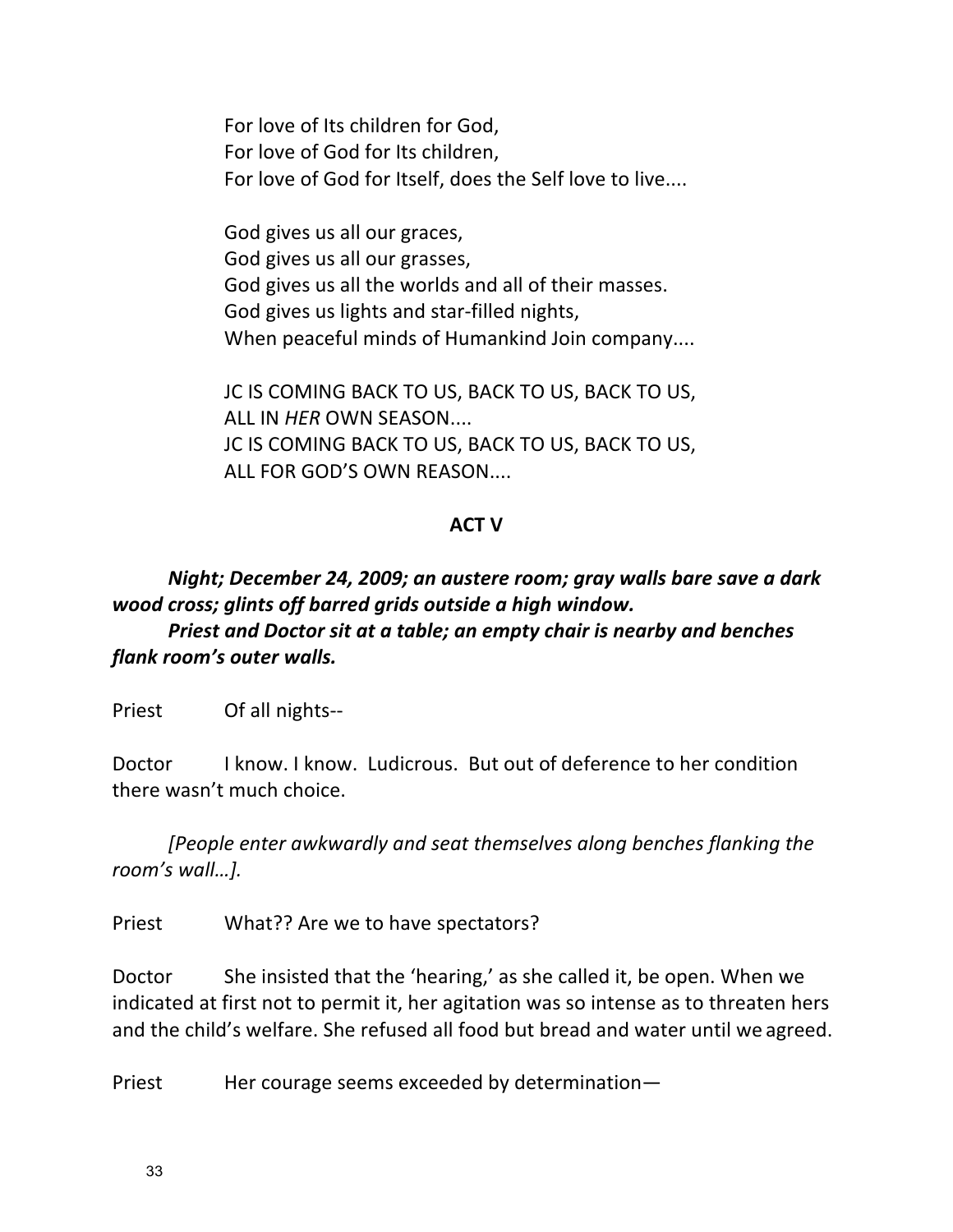Doctor Or lunacy.

Priest Must I be present? I have no medical authority.

Doctor Again, she insisted! She claims the matter involves your jurisdiction more than mine.

Priest I pray the matter can be settled reasonably; that she will be released tonight to her family.

*[Women, young and old, are among the spectators; two young females* whisper together....]

First female It takes an equal force to turn light back upon itself

Second female As Einstein already has shown?

*[Joanna, on the arm of Grandmother, enters; her swollen abdomen causes the bleak hospital dress to curve above the knees. Some aged women in shawls touch Joanna's dress as she passes....]*

One whispers: Se le vaya bien!

*[Two other females whisper to each other....]*

First female Oh!-which of our sisters said, "one picture is worth one thousand words?"

Second female Silly!—'twasn't a sister; 'twas a brother, as you well know!

*[Joanna is seated on the empty chair; Grandmother stations herself nearby.]* 

Male whisper: The woman must be crazy.

Male " She thinks she will be *mother of a god!*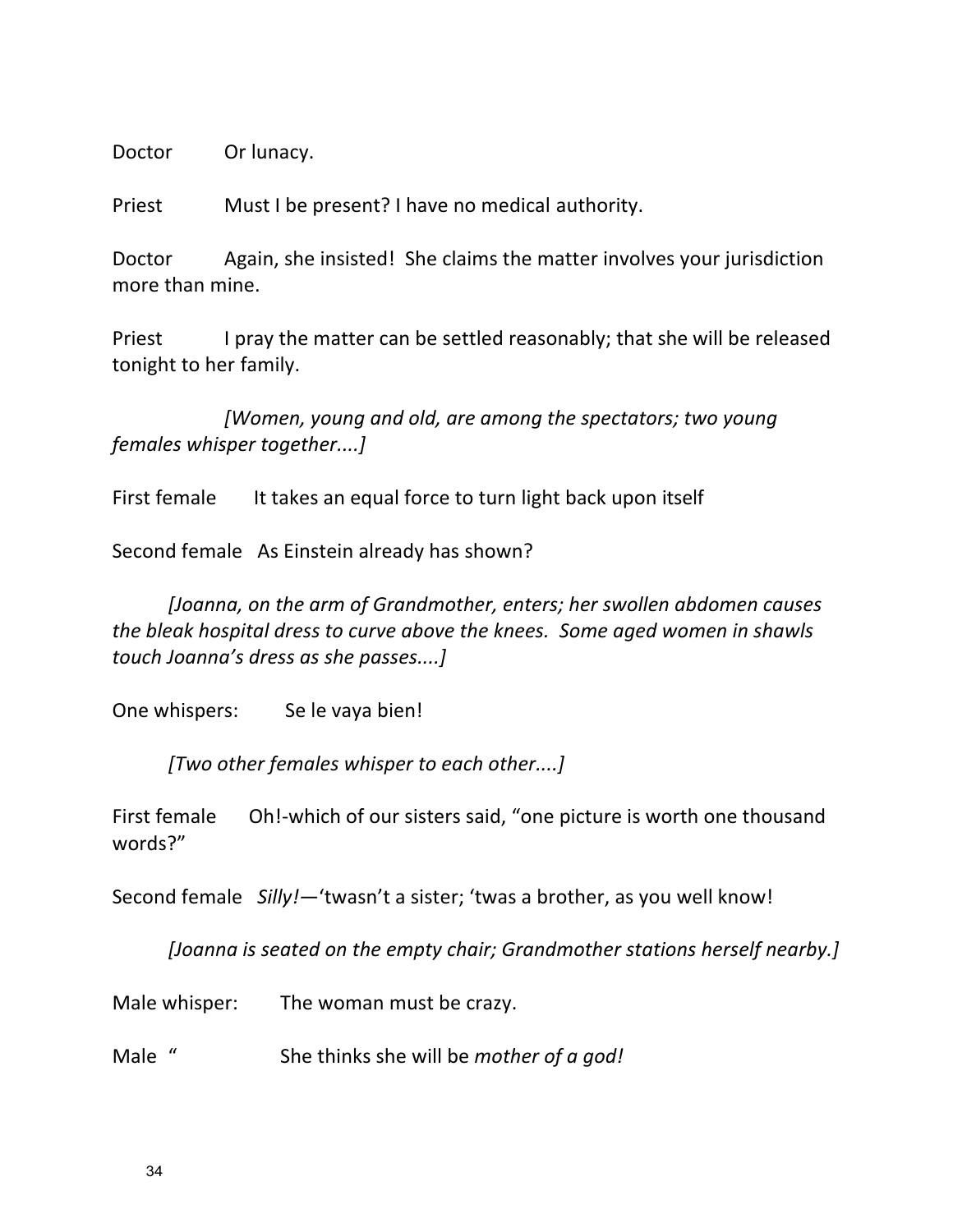Male " She thinks she is the daughter, sister *and wife* of god!

Joined young females *[whisper louder]* She says she is the wife of *Humankind*, the daughter of *Humankind*, a mother of *Humankind*. Damn!—you crazy people have got it all wrong. Jesus Christ!--you crazy people! You still have it all wrong!--

*[The doctor taps the table; silence ensues...].* 

| Doctor | Joanna, do you know why you are here?                      |
|--------|------------------------------------------------------------|
| Joanna | God sent me.                                               |
| Doctor | I mean, do you know what has placed you in this situation? |
| Joanna | Speaking truth.                                            |
| Doctor | Such as?                                                   |

Joanna That a just God forces devolution of ignorance. That Mind cannot be separated from Body but the Soul's thinking Spirit can. That, obeying ordination by the supreme force, mine encountered a son of same and our matter fused for the purpose of producing a greater brilliance. Finally, that Humankind can anticipate a future when we will have wrought our hearts' desire-to know Love fully purely in Mind and Body.... *[Some of the women fight expressing a cheer....]* However, to answer your question in short, I believe I am here because my beliefs advocate applying god-reasoned logic toward human freedom and happiness.

*[Older women in black shawls begin to sing softly (suggested tune,* "Toreador" from, Carmen...]

> Je-su-u-chris-ta Un-i-ca-ah hi-ja Cre-a-a-dor Cre-a-a-dor, Cre-a-a-dor... Cre-e-e-e-e-e-e-e-e-e-e, Cre-e-e-e-e-e, Cre-e-e-e-e-O,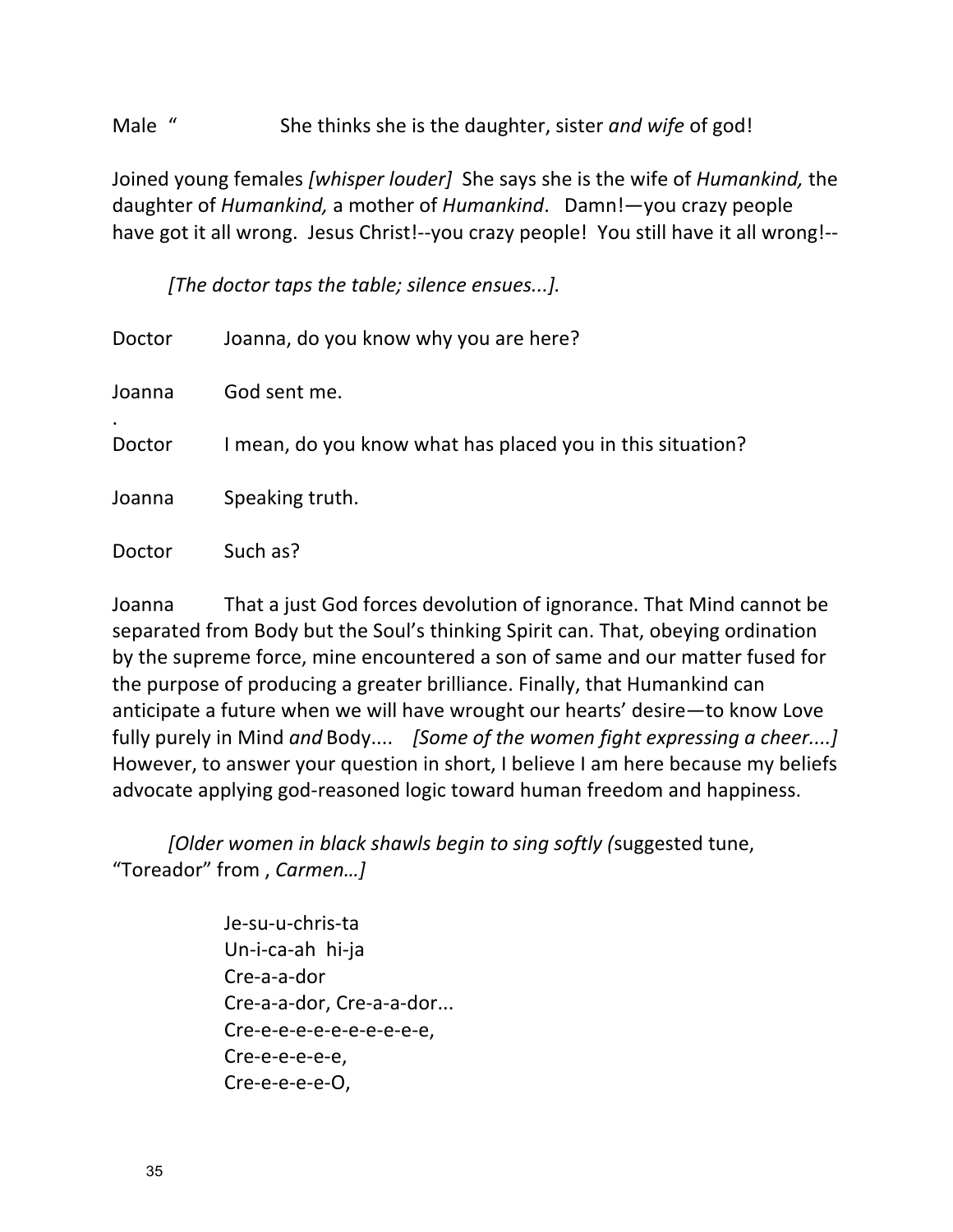Cre-e-e-O, Cre-e-e-e-e-O

Doctor AHEM! *[rapping for silence]* Joanna!. Haven't you maintained that the conception of the child you carry was through the offices of an extraterrestrial?

Joanna So it was--

*[Priest raps for silence this time; boy and girl waifs who had been hovering at back push in...].*

Joanna And, whether or not I am believed, what law has been broken?

Priest None! But you *do* realize, you could be kept *here* if you persist in your story?

Joanna How incongruous: the mercy offered me-recant and be free!--is that same that doomed my spiritual brother, at the hands of those sufficiently personally threatened by his words. The issue, dear judges, is not the conception of my child but the *fully conscious* conception of *all* children....

Bring in the children! *[Rises, goes to the waifs and brings them forward by their hands--]* Bring in the children. Let *them* bear witness to the word! Ask *them* which is better—to be born and sleep cold in doorways with dogs, to live always only at the questionable charity of humankind? Or not be born at all?? Let the children ask! Why do not men learn from History? Can Man do more than prophesy?

Males whisper: HERESY... HERESY... HERESY-

Female whisper: Who whispers 'heresy'?... Not the women; not the women. Who whispered 'heresy??

Joanna *[leading boy and girl back...]* If such words glance lightly off the ears of those born to plenty, let them walk one winter upon the bare feet of children born without hope, carrying water over rubble roads. Perhaps their ears will become more sensitive, learning how heavy water can be. *[Pausing at room's*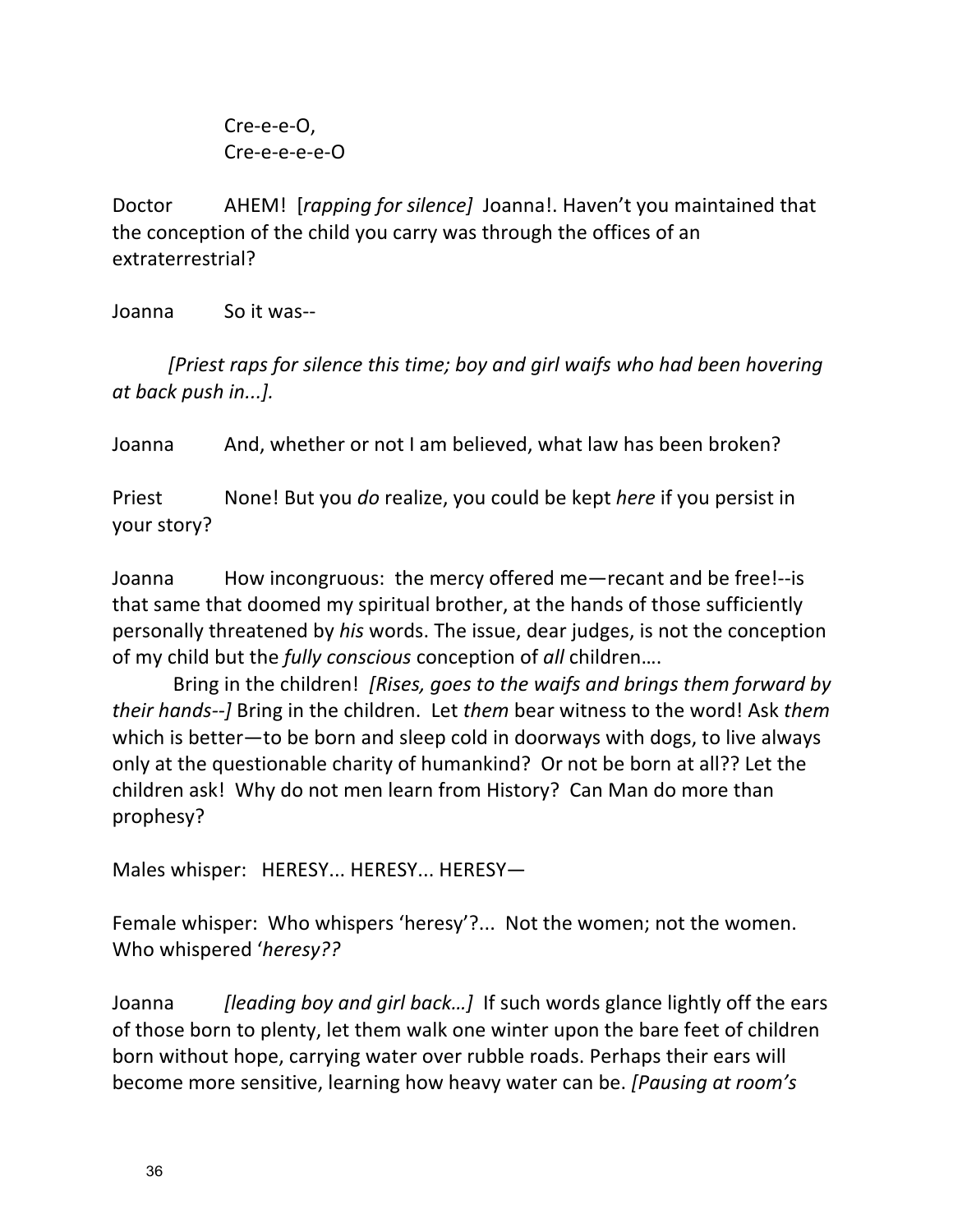*center front, she receives from Grandmother a white shawl, which she spreads on the floor and kneels upon]...* 

If in my brother Man failed to recognize *their* son, let them see in me their daughter. No! Let them see once and for all their *child*—

[As Joanna stops speaking an invisible chorus softly begins [suggested music, Poco: "Sweet Love:"]

> Sun shining' in the night*the newborn child.... oh* my, sharing her love with me I can see in her smile....

*[Light reduces to surround only her....]* 

*Wordless are the thoughts she's tryin' to say; Oh, my, maybe she's seeing the light of a brighter day....* 

[A flash of light altogether stifles the lighted sight; when focus returns again *to Joanna, Lover is kneeling with her, holding her hands—]* 

> Give her some love... *Sweet... Sweet... Love....*

*[Joanna and Lover behave as if they are in a realm apart—]* 

*Tears running down her face, in ecstasy... Oh, my, that we gave birth to this child baby, you and me....*

*(Lover bends and drinks Joanna's tears with a kiss; gathers her in his arms as if she is a cloud—]*

> *With a love we shared inside she'll find her way... Oh, my, you know it makes me feel so much older today....*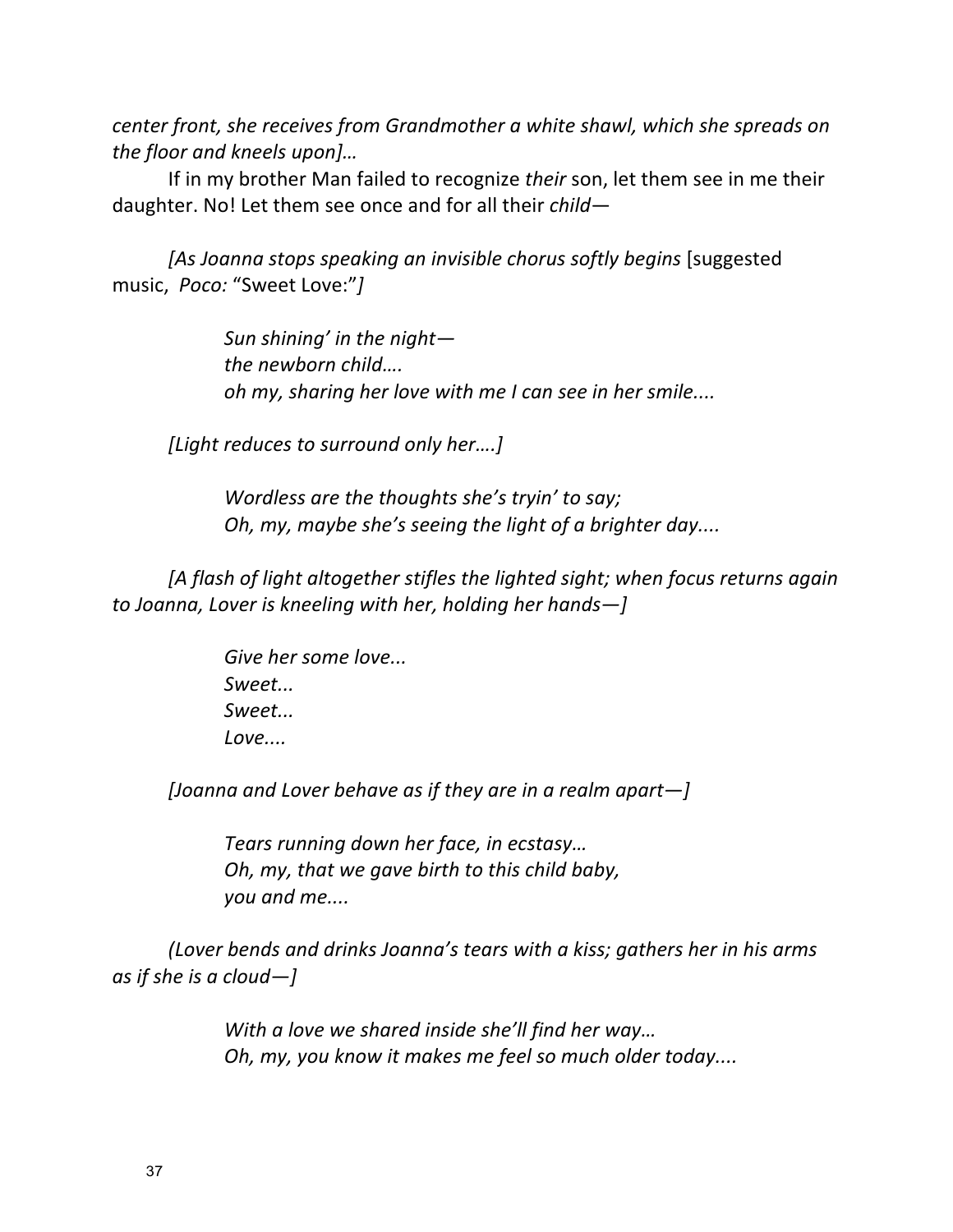*[Their eyes are closed; her head is down; his chin rests on tousled tresses.* Another blaze of ethereal light, and they are gone-]

> Give her some love... *Sweet, sweet, love,* to *light her* way....

*(And, in their place upon the white shawl, a newborn female infant....* 

\* \* \*

# **POSSIBLE ADDITIONAL ACT, Dual stage**

### *LEFT STAGE*

*Night in 'Heaven';* boungainvillea waltzes through a stone-walled court, *where EM and EF are lounging...* 

EM Oh, look. The planets are like balls of whipped butter.

EF *[stirring himself]* So. An how are the children doing?

- EM Just fine—yours and mine, at any rate.
- EF That wasn't very charitable.

EM *[nestling beside him]* Ummmm. That's the beauty of being with you. I don't need to be polite, eloquent *or* charitable [runs hands up his sides into his *armpits…]*

EF Oh prince's daughter, "the curves of your thighs are like jewels, the work of an artisan's hands..." *[as he rolls her to her back and slips downward, planting kisses as he continues reciting the "Song of Solomon"...]* "Your navel, a goblet round; it lacks not mixed wines. Your belly, a heap of wheat hedged about with lilies" [moving upwards] "Your two breasts, like two fauns—twins of a gazelle.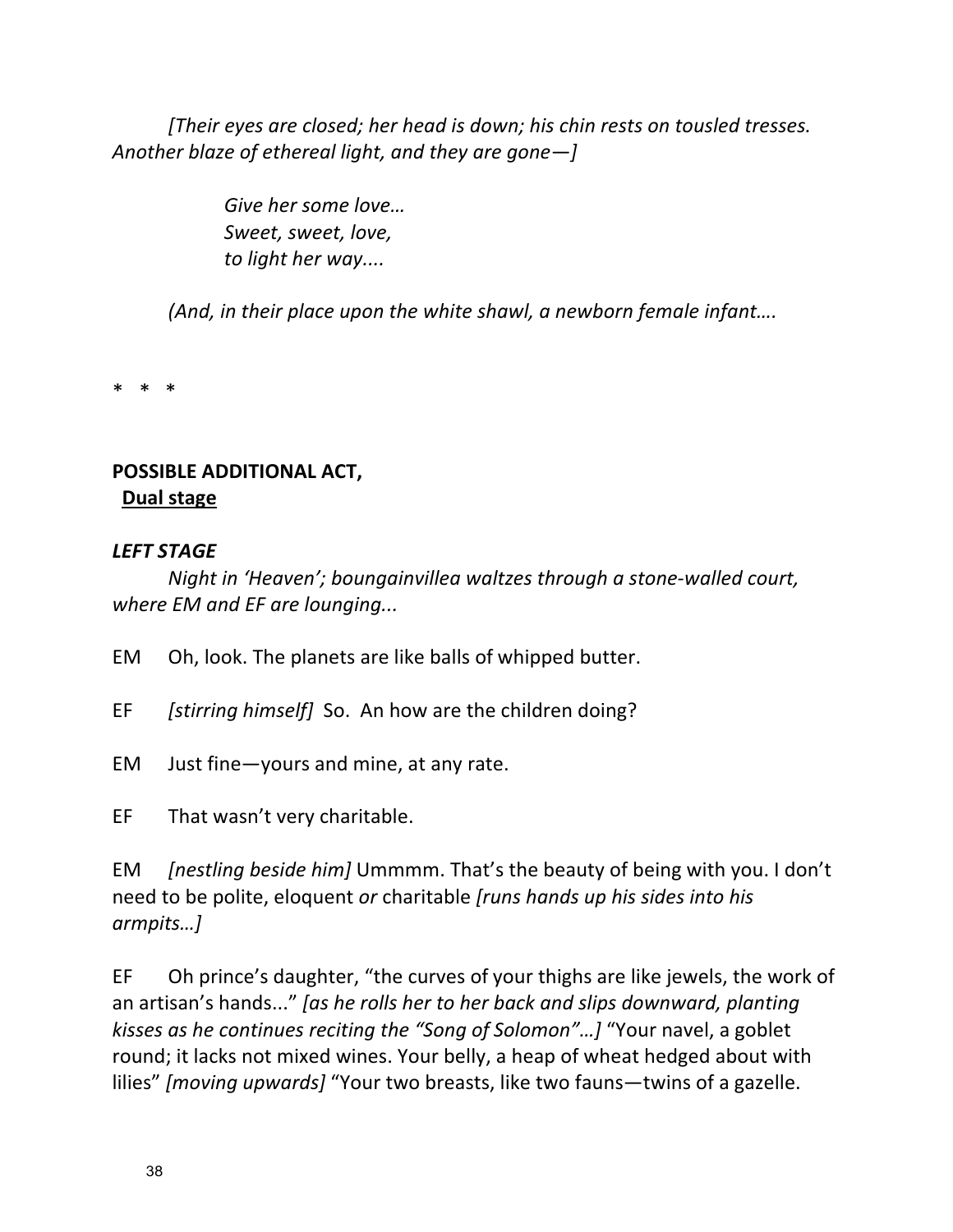Your neck, a tower of ivory. Your eyes, the fish pools in Heshbon, by the gate of Bathrabbim...."

*Chorus* [suggested music, *Peter, Paul and Mary,* "Like the First Time")...

Like the first time, only better— We're a song that must be sung together....

*[Eyes closed, smiling, she lifts herself and pushes him back on cushions, taking up the poem, stage lights dimming...].* 

EM "Oh Love in delights, *your* stature is like a palm tree...*[slides to his feet and kisses them].* I will go up the palm tree. I will take hold of its stalk...." [Almost *totally dark...*) "I am my Beloved's and his desire is toward me... Come, my Beloved! Let us go out to the countryside—let us lodge in the villages. Let us rise early to see if the vine flowers. There I will give to you all of my love.... Darling, I have saved for you the old delights and the new...."

#### Left stage goes dark...

# RIGHT STAGE lights. *ES/Lover and ED/Joanna meet at a plot of greenery and embrace…]*

ED Finally!--alone together. Alone together! What a wonderful contradiction!

ES Let me drink you in! *[whirls her 'round]* I thought this day never would end!

ED *[laughing]* I thought that *millennium* never would end. *[She picks a wild flower, tucks it behind his ear and makes to run away...]* 

ES *[calls after--)* Will she fare well, do you think?

*[Light dimming; music begins: strains of "Green Sleeves"]* 

ED Voice She's *ours*, isn't she?

ES Voice I love you-